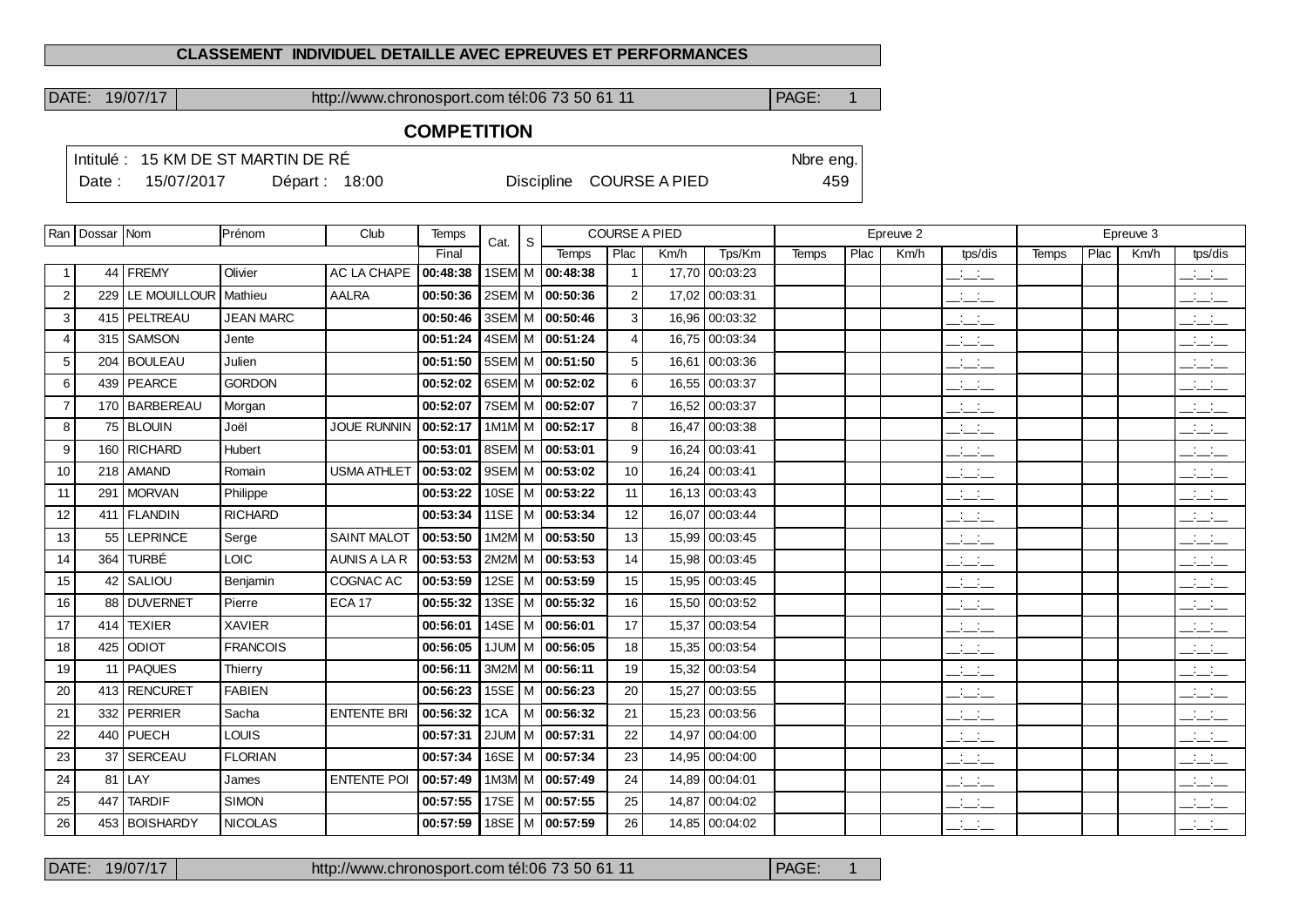#### **COMPETITION**

Intitulé : 15 KM DE ST MARTIN DE RÉ

Date : 15/07/2017 Départ : 18:00 Discipline COURSE A PIED 459

|    | Ran   Dossar   Nom |                  | IPrénom         | Club                | Temps    | Cat.      | S   |                             | <b>COURSE A PIED</b> |       |                |              |      | Epreuve 2 |                                                     |       |      | Epreuve 3 |                                                                                                                                                                                                                                                                                                                     |
|----|--------------------|------------------|-----------------|---------------------|----------|-----------|-----|-----------------------------|----------------------|-------|----------------|--------------|------|-----------|-----------------------------------------------------|-------|------|-----------|---------------------------------------------------------------------------------------------------------------------------------------------------------------------------------------------------------------------------------------------------------------------------------------------------------------------|
|    |                    |                  |                 |                     | Final    |           |     | Temps                       | Plac                 | Km/h  | Tps/Km         | <b>Temps</b> | Plac | Km/h      | tps/dis                                             | Temps | Plac | Km/h      | tps/dis                                                                                                                                                                                                                                                                                                             |
| 27 |                    | 500 HERVE        | Vincent         | NIEUL AIR PUR       | 00:58:11 | 19SE $ M$ |     | 00:58:11                    | 27                   |       | 14,80 00:04:03 |              |      |           | $\mathcal{L} = \mathcal{L}$                         |       |      |           | $\overline{\phantom{a}}$                                                                                                                                                                                                                                                                                            |
| 28 |                    | 166 DELAVEAU     | <b>FABIEN</b>   |                     | 00:58:17 |           |     | 2M1M M 00:58:17             | 28                   | 14.77 | 00:04:03       |              |      |           | $\frac{1}{2}$                                       |       |      |           | للأسائل                                                                                                                                                                                                                                                                                                             |
| 29 |                    | 429   PEROL      | <b>JULIEN</b>   |                     | 00:59:24 |           |     | 3M1M M 00:59:24             | 29                   |       | 14,49 00:04:08 |              |      |           | $\frac{1}{2}$                                       |       |      |           | $\frac{1}{2}$ $\frac{1}{2}$ $\frac{1}{2}$                                                                                                                                                                                                                                                                           |
| 30 |                    | 13 BONSERGENT    | <b>ANTOINE</b>  |                     | 00:59:31 |           |     | 4M1M M 00:59:31             | 30                   | 14,47 | 00:04:08       |              |      |           | $\overline{a}$                                      |       |      |           | $\overline{\phantom{a}}$                                                                                                                                                                                                                                                                                            |
| 31 |                    | 115 HERAUD       | Christopher     | <b>SAINTES TRIA</b> | 00:59:43 |           |     | 20SE   M   00:59:43         | 31                   |       | 14,42 00:04:09 |              |      |           | $\mathbf{a} = \mathbf{a} \cdot \mathbf{a}$<br>$  -$ |       |      |           | $\mathcal{L} = \{1,2,3,4\}$<br>$  -$                                                                                                                                                                                                                                                                                |
| 32 | 161                | <b>SEGUIN</b>    | Pierre          | ASR ATHLÉTI         | 00:59:46 |           |     | 21SE   M   00:59:46         | 32                   |       | 14,40 00:04:09 |              |      |           | $\mathcal{L} = \mathcal{L}$                         |       |      |           | للأسائل                                                                                                                                                                                                                                                                                                             |
| 33 | 190                | <b>TRUQUET</b>   | Yves            | BREIZH O2           | 00:59:59 |           |     | 5M1M M 00:59:59             | 33                   |       | 14,35 00:04:10 |              |      |           | $\frac{1}{2}$                                       |       |      |           | $\frac{1}{2}$ and $\frac{1}{2}$                                                                                                                                                                                                                                                                                     |
| 34 | 125                | <b>GUILLERAT</b> | Gregory         | <b>ASPTT AUXER</b>  | 01:00:01 |           |     | 6M1M M 01:00:01             | 34                   |       | 14,34 00:04:10 |              |      |           | للمناصب                                             |       |      |           | $\overline{\phantom{a}}$                                                                                                                                                                                                                                                                                            |
| 35 |                    | 110 DUBREUIL     | Guillaume       |                     | 01:00:23 | 22SE      |     | M 01:00:23                  | 35                   |       | 14,26 00:04:12 |              |      |           | $\overline{a}$                                      |       |      |           | $\overline{\phantom{a}}$                                                                                                                                                                                                                                                                                            |
| 36 | 197                | <b>GASTELLU</b>  | Cathy           | <b>MONTARDON</b>    | 01:00:34 | 1SEF F    |     | 01:00:34                    | 36                   |       | 14,21 00:04:13 |              |      |           | للمناصب                                             |       |      |           | $\overline{\phantom{a}}$                                                                                                                                                                                                                                                                                            |
| 37 |                    | 283 MORILLEAU    | Rudy            |                     | 01:00:49 |           |     | 23SE   M   01:00:49         | 37                   |       | 14.16 00:04:14 |              |      |           | $\frac{1}{2}$ and $\frac{1}{2}$                     |       |      |           | $\overline{\phantom{a}}$                                                                                                                                                                                                                                                                                            |
| 38 |                    | $118$ MARC       | Arnaud          | <b>SAINT BRIEUC</b> | 01:01:06 |           |     | 24SE   M   01:01:06         | 38                   |       | 14,09 00:04:15 |              |      |           | $  -$                                               |       |      |           | $\overline{\phantom{a}}$                                                                                                                                                                                                                                                                                            |
| 39 |                    | 375   TAYEBI     | <b>FARID</b>    |                     | 01:01:12 |           |     | 7M1M M 01:01:12             | 39                   | 14,07 | 00:04:15       |              |      |           | $\frac{1}{2}$                                       |       |      |           | $\frac{1}{2}$ and $\frac{1}{2}$                                                                                                                                                                                                                                                                                     |
| 40 | 282                | VALENTI          | Eric            |                     | 01:01:18 |           |     | 4M2M M 01:01:18             | 40                   |       | 14,04 00:04:16 |              |      |           | $\frac{1}{2}$ and $\frac{1}{2}$                     |       |      |           | للأستاني                                                                                                                                                                                                                                                                                                            |
| 41 |                    | 304 DUPUY        | Jean-françois   |                     | 01:01:23 |           |     | 8M1M M 01:01:23             | 41                   |       | 14,02 00:04:16 |              |      |           | $\frac{1}{2}$                                       |       |      |           | $\overline{\phantom{a}}$                                                                                                                                                                                                                                                                                            |
| 42 |                    | 17 MORVAN        | Erwann          | <b>URKIROLAK T</b>  | 01:01:25 |           |     | $9M1M \mid M \mid 01:01:25$ | 42                   |       | 14,02 00:04:16 |              |      |           | للأسائد                                             |       |      |           | $\frac{1}{2}$                                                                                                                                                                                                                                                                                                       |
| 43 |                    | 106 MEHEUT       | Laure           |                     | 01:01:30 | 2SEF F    |     | 01:01:30                    | 43                   |       | 14,00 00:04:17 |              |      |           | للمناصب                                             |       |      |           | $\overline{\phantom{a}}$                                                                                                                                                                                                                                                                                            |
| 44 |                    | 274   PATARD     | Stephane        | LA ROCHELLE         | 01:01:39 |           |     | 25SE   M   01:01:39         | 44                   |       | 13,96 00:04:17 |              |      |           | للأسائل                                             |       |      |           | $\frac{1}{2}$ and $\frac{1}{2}$                                                                                                                                                                                                                                                                                     |
| 45 |                    | 393 DUMAIN       | <b>YANIC</b>    |                     | 01:02:10 | 10M1      |     | M 01:02:10                  | 45                   |       | 13,85 00:04:19 |              |      |           | $\overline{\phantom{a}}$                            |       |      |           | $\mathbb{Z}$ and $\mathbb{Z}$                                                                                                                                                                                                                                                                                       |
| 46 |                    | 77 RAOULX        | Patrick         |                     | 01:02:22 |           |     | 11M1   M $ $ 01:02:22       | 46                   |       | 13,80 00:04:20 |              |      |           | $ -$                                                |       |      |           | $\frac{1}{2}$ and $\frac{1}{2}$                                                                                                                                                                                                                                                                                     |
| 47 |                    | 260 NORTIER      | Sylvain         |                     | 01:02:39 | 12M1      |     | M 01:02:39                  | 47                   |       | 13,74 00:04:21 |              |      |           | $\overline{\phantom{a}}$                            |       |      |           | $\frac{1}{2}$                                                                                                                                                                                                                                                                                                       |
| 48 |                    | 418 HOTTIN       | <b>DANIEL</b>   |                     | 01:02:41 |           |     | 5M2M M 01:02:41             | 48                   |       | 13,73 00:04:22 |              |      |           | $\frac{1}{2}$ and $\frac{1}{2}$                     |       |      |           | $\mathbb{Z}$ and $\mathbb{Z}$                                                                                                                                                                                                                                                                                       |
| 49 | 361                | POULAT           | Joel            |                     | 01:02:56 | $13M1$ M  |     | 01:02:56                    | 49                   |       | 13,68 00:04:23 |              |      |           | للمستحق                                             |       |      |           | $\mathbb{Z}$ and $\mathbb{Z}$                                                                                                                                                                                                                                                                                       |
| 50 |                    | 172 CREPAIN      | <b>THIERRY</b>  |                     | 01:02:57 |           |     | 6M2M M 01:02:57             | 50                   |       | 13,67 00:04:23 |              |      |           | للمناصب                                             |       |      |           | $\overline{\phantom{a}}$                                                                                                                                                                                                                                                                                            |
| 51 |                    | 86 NOIRAUD       | <b>CLAUDINE</b> | <b>SEVRE BOCA</b>   | 01:02:59 | 1M2F      | l F | 01:02:59                    | 51                   | 13,67 | 00:04:23       |              |      |           | $\overline{\phantom{a}}$                            |       |      |           | $\mathbb{Z}$ and $\mathbb{Z}$                                                                                                                                                                                                                                                                                       |
| 52 |                    | 126 COLLET       | Victoria        |                     | 01:03:08 | 3SEF F    |     | 01:03:08                    | 52                   | 13,64 | 00:04:24       |              |      |           | $\frac{1}{2}$                                       |       |      |           | $\overline{\phantom{a}}$                                                                                                                                                                                                                                                                                            |
| 53 | 381                | <b>LERUSTE</b>   | <b>THIBAULT</b> |                     | 01:03:09 |           |     | 26SE   M   01:03:09         | 53                   | 13,63 | 00:04:24       |              |      |           | <b>Contract</b><br>$  -$                            |       |      |           | $\frac{1}{2}$ and $\frac{1}{2}$                                                                                                                                                                                                                                                                                     |
| 54 |                    | 441 RENAUDIE     | <b>JACQUES</b>  |                     | 01:03:15 |           |     | 3JUM M 01:03:15             | 54                   |       | 13,61 00:04:24 |              |      |           | $\frac{1}{2}$ and $\frac{1}{2}$                     |       |      |           | $\frac{1}{2}$ $\frac{1}{2}$ $\frac{1}{2}$ $\frac{1}{2}$ $\frac{1}{2}$ $\frac{1}{2}$ $\frac{1}{2}$ $\frac{1}{2}$ $\frac{1}{2}$ $\frac{1}{2}$ $\frac{1}{2}$ $\frac{1}{2}$ $\frac{1}{2}$ $\frac{1}{2}$ $\frac{1}{2}$ $\frac{1}{2}$ $\frac{1}{2}$ $\frac{1}{2}$ $\frac{1}{2}$ $\frac{1}{2}$ $\frac{1}{2}$ $\frac{1}{2}$ |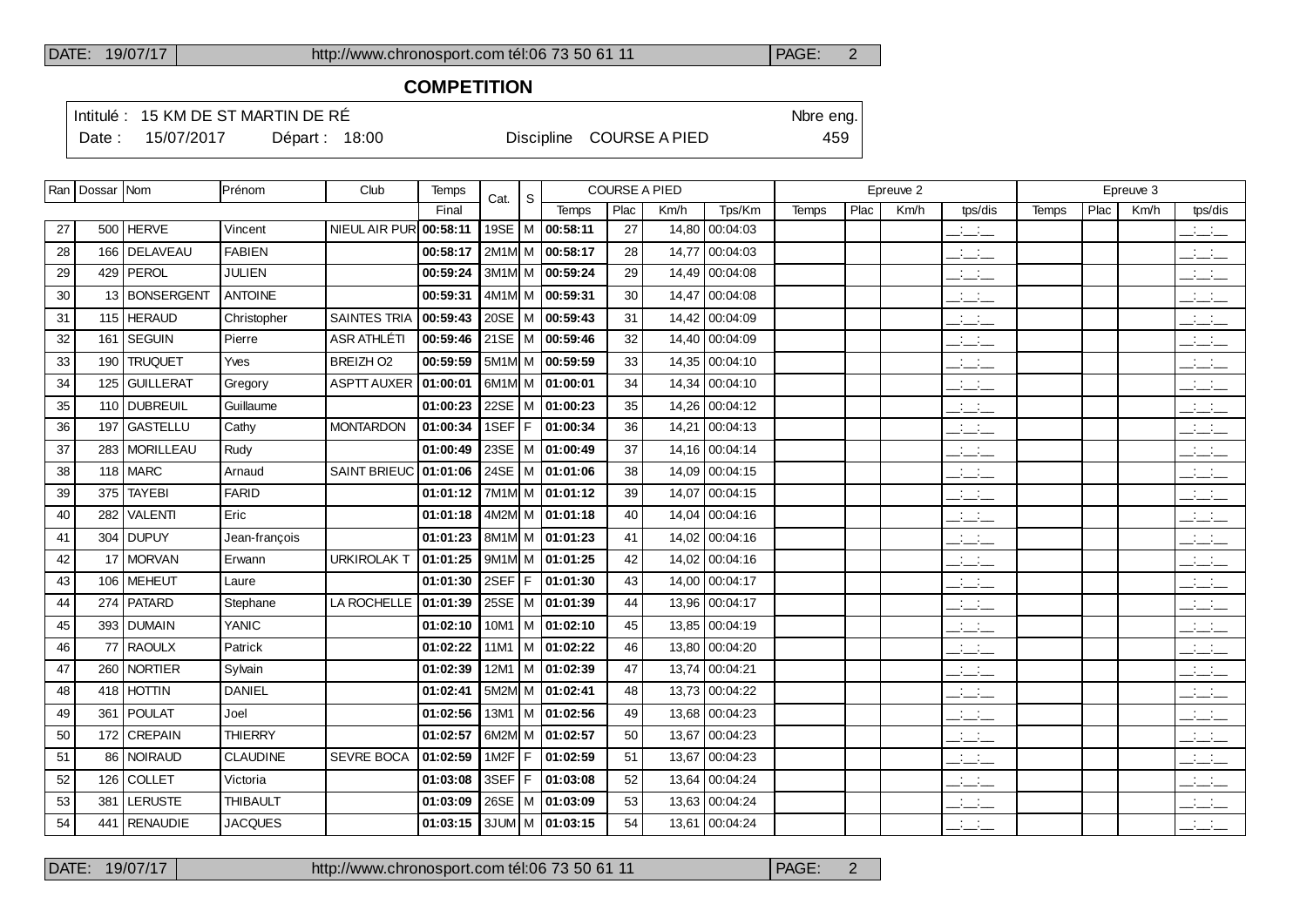### **COMPETITION**

Intitulé : 15 KM DE ST MARTIN DE RÉ

Date : 15/07/2017 Départ : 18:00 Discipline COURSE A PIED 459

|    | Ran   Dossar   Nom |                 | <b>IPrénom</b>  | Club               | Temps    | Cat.     | <sub>S</sub> |                            | <b>COURSE A PIED</b> |       |                |              |      | Epreuve 2 |                                   |       |      | Epreuve 3 |                                                                                                                                                                                                                                                                                                                     |
|----|--------------------|-----------------|-----------------|--------------------|----------|----------|--------------|----------------------------|----------------------|-------|----------------|--------------|------|-----------|-----------------------------------|-------|------|-----------|---------------------------------------------------------------------------------------------------------------------------------------------------------------------------------------------------------------------------------------------------------------------------------------------------------------------|
|    |                    |                 |                 |                    | Final    |          |              | Temps                      | Plac                 | Km/h  | Tps/Km         | <b>Temps</b> | Plac | Km/h      | tps/dis                           | Temps | Plac | Km/h      | tps/dis                                                                                                                                                                                                                                                                                                             |
| 55 |                    | 262 RINGOT      | Stéphanie       | LE TOUQUET         | 01:03:17 | $1M1F$ F |              | 01:03:17                   | 55                   |       | 13,60 00:04:24 |              |      |           | للمناصب                           |       |      |           | $\overline{\phantom{a}}$                                                                                                                                                                                                                                                                                            |
| 56 |                    | 419 PINGET      | <b>MICHEL</b>   |                    | 01:03:22 |          |              | 2M3M M 01:03:22            | 56                   |       | 13,59 00:04:24 |              |      |           | للأسائل                           |       |      |           | بالأسائب                                                                                                                                                                                                                                                                                                            |
| 57 |                    | 178 PRIOU       | Roger           |                    | 01:03:23 |          |              | 7M2M M 01:03:23            | 57                   |       | 13,58 00:04:25 |              |      |           | $\frac{1}{2}$ and $\frac{1}{2}$   |       |      |           | <b>Contract</b><br>$  -$                                                                                                                                                                                                                                                                                            |
| 58 | 67                 | <b>DUPUIS</b>   | Gwenael         |                    | 01:03:24 |          |              | 14M1   M   01:03:24        | 58                   |       | 13,58 00:04:25 |              |      |           | $\overline{\phantom{a}}$          |       |      |           | $\overline{\phantom{a}}$                                                                                                                                                                                                                                                                                            |
| 59 |                    | 386 GERNIGON    | <b>NICOLAS</b>  |                    | 01:03:33 | 27SE     |              | M 01:03:33                 | 59                   |       | 13,55 00:04:25 |              |      |           | $\overline{a}$                    |       |      |           | $\frac{1}{2}$ and $\frac{1}{2}$                                                                                                                                                                                                                                                                                     |
| 60 | 427                | <b>LARUS</b>    | <b>MATHIEU</b>  |                    | 01:03:45 | 15M1     |              | $ M $ 01:03:45             | 60                   |       | 13,50 00:04:26 |              |      |           | $\mathcal{L} = \mathcal{L}$       |       |      |           | $\frac{1}{2}$                                                                                                                                                                                                                                                                                                       |
| 61 | 448                | <b>LUSSAC</b>   | <b>GERARD</b>   |                    | 01:04:24 | 28SE     |              | M 01:04:24                 | 61                   |       | 13,37 00:04:29 |              |      |           | $\overline{\phantom{a}}$          |       |      |           | $\frac{1}{2}$ and $\frac{1}{2}$                                                                                                                                                                                                                                                                                     |
| 62 | 64                 | SOURIC          | Patrick         |                    | 01:04:27 | 16M1     |              | M 01:04:27                 | 62                   |       | 13,36 00:04:29 |              |      |           | للمستحق                           |       |      |           | $\frac{1}{2}$ and $\frac{1}{2}$                                                                                                                                                                                                                                                                                     |
| 63 |                    | 354   MOTTRON   | <b>ARNAUD</b>   | LA ROCHELLE        | 01:04:40 |          |              | 17M1   M   01:04:40        | 63                   |       | 13,31 00:04:30 |              |      |           | $\frac{1}{2}$ and $\frac{1}{2}$   |       |      |           | $\overline{\phantom{a}}$                                                                                                                                                                                                                                                                                            |
| 64 | 391                | <b>ROSPARS</b>  | WILLY           |                    | 01:04:57 | 18M1     |              | M 01:04:57                 | 64                   |       | 13,26 00:04:31 |              |      |           | للمناصب                           |       |      |           | بالبياني                                                                                                                                                                                                                                                                                                            |
| 65 | 181                | <b>BOUZON</b>   | Loïc            |                    | 01:05:00 |          |              | 19M1   M   01:05:00        | 65                   |       | 13,24 00:04:31 |              |      |           | $\frac{1}{2}$ and $\frac{1}{2}$   |       |      |           | $\overline{\phantom{a}}$                                                                                                                                                                                                                                                                                            |
| 66 |                    | 365   DELECROIX | <b>BENOIT</b>   |                    | 01:05:03 |          |              | $20M1$   M   01:05:03      | 66                   |       | 13,24 00:04:31 |              |      |           | للأسائد                           |       |      |           | للأسائب                                                                                                                                                                                                                                                                                                             |
| 67 |                    | 449   LECLERCQ  | <b>ETIENNE</b>  |                    | 01:05:06 |          |              | 29SE   M   01:05:06        | 67                   |       | 13,22 00:04:32 |              |      |           | $ -$                              |       |      |           | $\overline{\phantom{a}}$                                                                                                                                                                                                                                                                                            |
| 68 |                    | 207 HUCHON      | Eric            |                    | 01:05:08 |          |              | 8M2M M 01:05:08            | 68                   |       | 13,22 00:04:32 |              |      |           | سأسأب                             |       |      |           | $\frac{1}{2}$ and $\frac{1}{2}$                                                                                                                                                                                                                                                                                     |
| 69 |                    | 426 POULIN      | <b>STEPHANE</b> |                    | 01:05:11 |          |              | $21M1$ M $ 01:05:11$       | 69                   |       | 13,21 00:04:32 |              |      |           | $\frac{1}{2}$ and $\frac{1}{2}$   |       |      |           | $\mathbb{Z}$ and $\mathbb{Z}$                                                                                                                                                                                                                                                                                       |
| 70 |                    | $319$ SEILLE    | Karl            |                    | 01:05:16 |          |              | $22M1$   M   01:05:16      | 70                   |       | 13,19 00:04:32 |              |      |           | للأسائل                           |       |      |           | $\frac{1}{2}$ and $\frac{1}{2}$                                                                                                                                                                                                                                                                                     |
| 71 |                    | 122 AOUICHE     | Hubert          |                    | 01:05:26 |          |              | 9M2M M 01:05:26            | 71                   |       | 13,16 00:04:33 |              |      |           | $\overline{\phantom{a}}$          |       |      |           | $\mathbb{Z}$ and $\mathbb{Z}$                                                                                                                                                                                                                                                                                       |
| 72 |                    | 184 PROTON      | Jerome          | LA ROCHELLE        | 01:05:29 |          |              | $23M1$   M   01:05:29      | 72                   |       | 13,15 00:04:33 |              |      |           | <b>Service</b><br>$  -$           |       |      |           | <b>Contract Contract</b><br>$  -$                                                                                                                                                                                                                                                                                   |
| 73 |                    | 68 RIVET        | Stephane        |                    | 01:05:36 |          |              | $10M2$ M $ 01:05:36$       | 73                   |       | 13,12 00:04:34 |              |      |           | <b>Contract Contract</b><br>$  -$ |       |      |           | $\overline{\phantom{a}}$                                                                                                                                                                                                                                                                                            |
| 74 |                    | 74 DELVAUX      | Guillaume       | <b>UA VERSAILL</b> | 01:05:36 |          |              | $24M1$   M   01:05:36      | 74                   |       | 13,12 00:04:34 |              |      |           | $\frac{1}{2}$ and $\frac{1}{2}$   |       |      |           | $\frac{1}{2}$ and $\frac{1}{2}$                                                                                                                                                                                                                                                                                     |
| 75 |                    | 316   KAUFFMANT | Jean-claude     |                    | 01:05:43 | 11M2     |              | M 01:05:43                 | 75                   |       | 13,10 00:04:34 |              |      |           | $\frac{1}{2}$ and $\frac{1}{2}$   |       |      |           | $\frac{1}{2}$ and $\frac{1}{2}$                                                                                                                                                                                                                                                                                     |
| 76 |                    | 252 BILLEAU     | Jean-marc       |                    | 01:05:44 | 25M1     |              | $\vert$ M $\vert$ 01:05:44 | 76                   |       | 13,10 00:04:34 |              |      |           | $\frac{1}{2}$                     |       |      |           | $\frac{1}{2}$ $\frac{1}{2}$ $\frac{1}{2}$                                                                                                                                                                                                                                                                           |
| 77 | 337                | <b>IWAKURA</b>  | <b>MARI</b>     |                    | 01:05:45 | 4SEF F   |              | 01:05:45                   | 77                   |       | 13.09 00:04:34 |              |      |           | $\frac{1}{2}$ and $\frac{1}{2}$   |       |      |           | $\frac{1}{2}$ and $\frac{1}{2}$                                                                                                                                                                                                                                                                                     |
| 78 |                    | 410 DAYRAL      | <b>FRANCK</b>   |                    | 01:05:46 |          |              | 30SE   M   01:05:46        | 78                   |       | 13,09 00:04:34 |              |      |           | $\frac{1}{2}$                     |       |      |           | $\overline{\phantom{a}}$                                                                                                                                                                                                                                                                                            |
| 79 |                    | 235 DURAND      | Olivier         |                    | 01:05:50 | 26M1     |              | M 01:05:50                 | 79                   |       | 13,08 00:04:35 |              |      |           | للأسائل                           |       |      |           | $\frac{1}{2}$ and $\frac{1}{2}$                                                                                                                                                                                                                                                                                     |
| 80 | $\overline{7}$     | <b>BARBE</b>    | <b>STEPHANE</b> |                    | 01:05:53 | 27M1     |              | M 01:05:53                 | 80                   | 13,07 | 00:04:35       |              |      |           | $\sim 100$<br>$  -$               |       |      |           | للمستنسب                                                                                                                                                                                                                                                                                                            |
| 81 |                    | 430 BERARD      | <b>QUENTIN</b>  |                    | 01:06:22 | 28M1     |              | M 01:06:22                 | 81                   | 12.97 | 00:04:37       |              |      |           | للأساد                            |       |      |           | $\overline{\phantom{a}}$                                                                                                                                                                                                                                                                                            |
| 82 |                    | 395   MARIE     | <b>JULIEN</b>   |                    | 01:06:26 |          |              | 29M1   M   01:06:26        | 82                   |       | 12,96 00:04:37 |              |      |           | $\frac{1}{2}$ and $\frac{1}{2}$   |       |      |           | $\frac{1}{2}$ $\frac{1}{2}$ $\frac{1}{2}$ $\frac{1}{2}$ $\frac{1}{2}$ $\frac{1}{2}$ $\frac{1}{2}$ $\frac{1}{2}$ $\frac{1}{2}$ $\frac{1}{2}$ $\frac{1}{2}$ $\frac{1}{2}$ $\frac{1}{2}$ $\frac{1}{2}$ $\frac{1}{2}$ $\frac{1}{2}$ $\frac{1}{2}$ $\frac{1}{2}$ $\frac{1}{2}$ $\frac{1}{2}$ $\frac{1}{2}$ $\frac{1}{2}$ |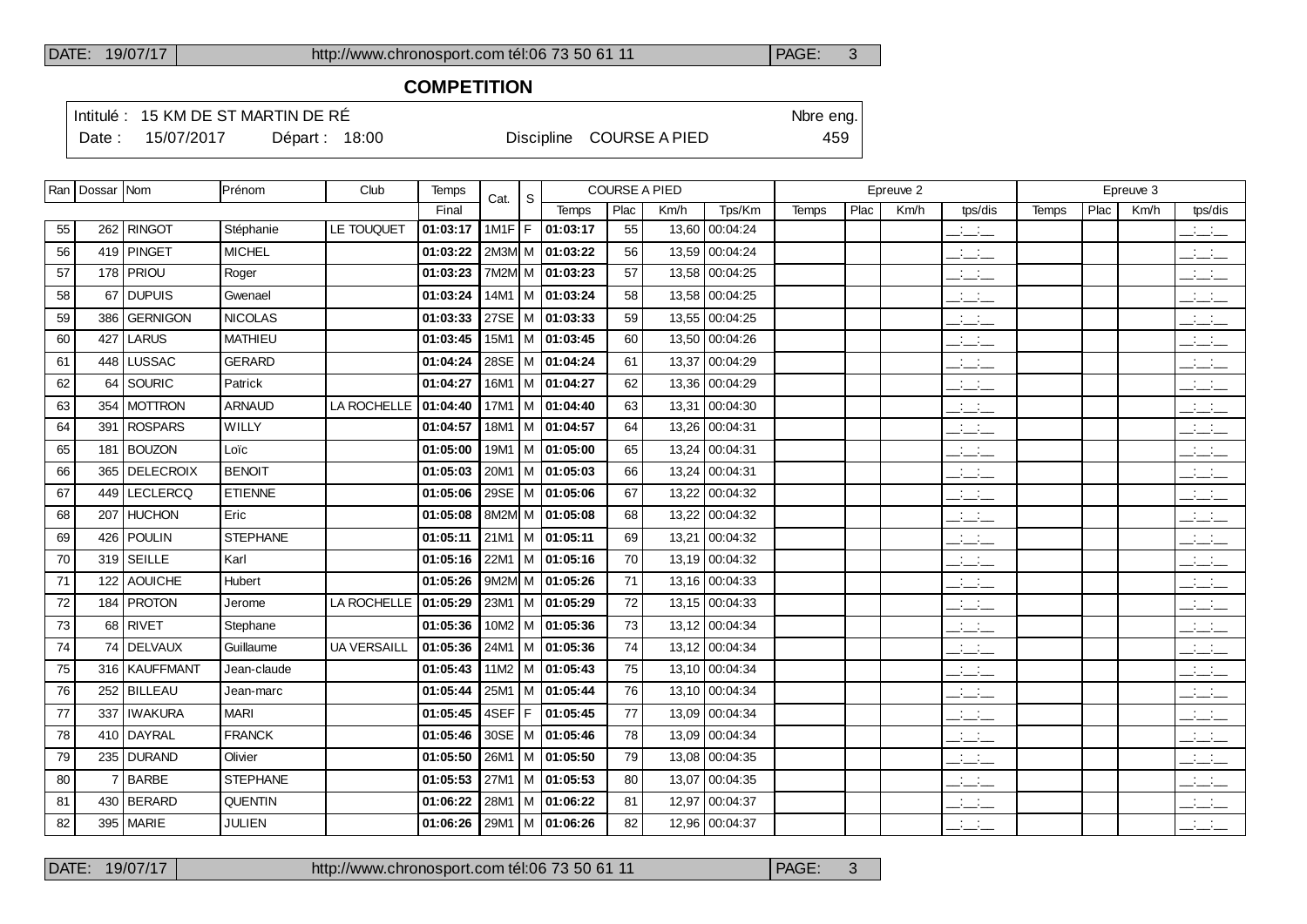### **COMPETITION**

Intitulé : 15 KM DE ST MARTIN DE RÉ

Date : 15/07/2017 Départ : 18:00 Discipline COURSE A PIED 459

|     | Ran   Dossar   Nom |                  | Prénom              | Club                   | Temps    | Cat.     | S |                            | <b>COURSE A PIED</b> |       |                |              |      | Epreuve 2 |                                      |              |      | Epreuve 3 |                                                   |
|-----|--------------------|------------------|---------------------|------------------------|----------|----------|---|----------------------------|----------------------|-------|----------------|--------------|------|-----------|--------------------------------------|--------------|------|-----------|---------------------------------------------------|
|     |                    |                  |                     |                        | Final    |          |   | <b>Temps</b>               | Plac                 | Km/h  | Tps/Km         | <b>Temps</b> | Plac | Km/h      | tps/dis                              | <b>Temps</b> | Plac | Km/h      | tps/dis                                           |
| 83  |                    | 392 HERARD       | <b>JEAN CHARLES</b> |                        | 01:06:28 | 30M1     |   | M 01:06:28                 | 83                   | 12,95 | 00:04:37       |              |      |           | $ -$                                 |              |      |           | $\mathcal{L} = \mathcal{L}$                       |
| 84  | 325                | <b>MONTAUT</b>   | Hugo                |                        | 01:06:28 |          |   | 31SE   M   01:06:28        | 84                   | 12,95 | 00:04:37       |              |      |           | $\overline{\phantom{a}}$             |              |      |           | $\overline{\phantom{a}}$                          |
| 85  | 289                | DELBREIL         | Sebastien           |                        | 01:06:33 |          |   | 32SE   M   01:06:33        | 85                   | 12,94 | 00:04:38       |              |      |           | <b>Contract</b><br>$  -$             |              |      |           | $  -$                                             |
| 86  |                    | 214 POUPART      | Stephane            | <b>TEAM WELLN</b>      | 01:06:34 | 31M1     |   | M 01:06:34                 | 86                   | 12,93 | 00:04:38       |              |      |           | $\frac{1}{2}$ and $\frac{1}{2}$      |              |      |           | للأسائل                                           |
| 87  |                    | 243 CORDEAU      | <b>PAUL</b>         | PAUL CORDE             | 01:06:36 | 33SE   M |   | 01:06:36                   | 87                   | 12,93 | 00:04:38       |              |      |           | $\overline{\phantom{a}}$             |              |      |           | للأستاذ                                           |
| 88  | 273                | <b>PERRIOT</b>   | Stéphanie           |                        | 01:06:38 | $2M1F$ F |   | 01:06:38                   | 88                   | 12,92 | 00:04:38       |              |      |           | $\mathbb{Z}$ and $\mathbb{Z}$        |              |      |           | $\overline{\phantom{a}}$                          |
| 89  | 41                 | LAVERGNE         | Jean-pierre         |                        | 01:06:46 | $12M2$ M |   | 01:06:46                   | 89                   | 12,90 | 00:04:39       |              |      |           | $\frac{1}{2}$ and $\frac{1}{2}$      |              |      |           | <b>Contractor</b><br>---                          |
| 90  |                    | 179 PINET        | Fabien              |                        | 01:07:04 |          |   | 34SE   M   01:07:04        | 90                   | 12.84 | 00:04:40       |              |      |           | $\frac{1}{2}$ and $\frac{1}{2}$      |              |      |           | $\frac{1}{2}$                                     |
| 91  | 297                | <b>PONTAIS</b>   | Olivier             |                        | 01:07:13 | 32M1     |   | M 01:07:13                 | 91                   | 12,81 | 00:04:41       |              |      |           | $ -$                                 |              |      |           | $\frac{1}{2}$ $\frac{1}{2}$ $\frac{1}{2}$         |
| 92  |                    | 326   MONTAUT    | Xavier              |                        | 01:07:18 |          |   | 35SE   M   01:07:18        | 92                   | 12.79 | 00:04:41       |              |      |           | $\frac{1}{2}$ and $\frac{1}{2}$      |              |      |           | $\overline{\phantom{a}}$                          |
| 93  | 57                 | <b>BONNIN</b>    | Eric                |                        | 01:07:21 | 2CA      |   | M 01:07:21                 | 93                   | 12.78 | 00:04:41       |              |      |           | $\frac{1}{2}$ and $\frac{1}{2}$      |              |      |           | $\overline{\phantom{a}}$                          |
| 94  | 341                | LEGALLE          | <b>Steve</b>        |                        | 01:07:22 |          |   | 36SE   M   01:07:22        | 94                   |       | 12,78 00:04:41 |              |      |           | $ -$                                 |              |      |           | $  -$                                             |
| 95  | 112                | <b>SOEHNLEN</b>  | Pascal              |                        | 01:07:24 | 33M1     |   | $\vert$ M $\vert$ 01:07:24 | 95                   | 12,77 | 00:04:41       |              |      |           | $ -$                                 |              |      |           | $\frac{1}{2}$ and $\frac{1}{2}$                   |
| 96  |                    | 242 ROUSSILLE    | Jean Baptiste       | <b>BONK</b>            | 01:07:27 |          |   | 34M1 M 01:07:27            | 96                   |       | 12,76 00:04:42 |              |      |           | $  -$                                |              |      |           | $\frac{1}{2}$ and $\frac{1}{2}$                   |
| 97  |                    | 119 PELLETIER    | Richard             |                        | 01:07:30 | 35M1     |   | M 101:07:30                | 97                   | 12,76 | 00:04:42       |              |      |           | $  -$                                |              |      |           | للأسائل                                           |
| 98  |                    | 334 GIRAUD       | Benoit              |                        | 01:08:00 |          |   | 37SE   M   01:08:00        | 98                   |       | 12,66 00:04:44 |              |      |           | $\mathcal{L} = \{1,2,3,4\}$<br>$  -$ |              |      |           | $  -$                                             |
| 99  |                    | 450   DEMAUS     | <b>YOANN</b>        |                        | 01:08:03 |          |   | 38SE   M   01:08:03        | 99                   | 12,65 | 00:04:44       |              |      |           | للأساس                               |              |      |           | $\frac{1}{2}$                                     |
| 100 |                    | 389   POLLET     | <b>CHRISTOPHE</b>   |                        | 01:08:03 |          |   | $36M1$   M   01:08:03      | 100                  |       | 12,65 00:04:44 |              |      |           | <b>Contract Contract</b><br>$  -$    |              |      |           | للتحليل                                           |
| 101 | 191                | <b>MALGARINI</b> | Romain              |                        | 01:08:04 | 39SE   M |   | 01:08:04                   | 101                  | 12,65 | 00:04:44       |              |      |           | $\frac{1}{2}$ and $\frac{1}{2}$      |              |      |           | $\frac{1}{2}$ and $\frac{1}{2}$                   |
| 102 |                    | 114 QUÉRÉ        | Ludovic             |                        | 01:08:19 |          |   | $13M2$   M   01:08:19      | 102                  |       | 12,60 00:04:45 |              |      |           | $  -$                                |              |      |           | <b>Contract Contract</b><br>$  -$                 |
| 103 | 320                | <b>MERCIER</b>   | Freddy              |                        | 01:08:25 |          |   | 40SE   M   01:08:25        | 103                  | 12,58 | 00:04:46       |              |      |           | $  -$                                |              |      |           | $\overline{\phantom{a}}$                          |
| 104 |                    | 165 BANA         | Hervé               | <b>TRIATHLON N</b>     | 01:08:29 |          |   | 14M2   M   01:08:29        | 104                  | 12,57 | 00:04:46       |              |      |           | $\frac{1}{2}$                        |              |      |           | $\frac{1}{2}$ and $\frac{1}{2}$                   |
| 105 | 284                | LE HEN           | Pascal              | LES FOULLEE            | 01:08:30 | 37M1     |   | M 01:08:30                 | 105                  | 12,57 | 00:04:46       |              |      |           | $  -$                                |              |      |           | للأسائل                                           |
| 106 | 215                | <b>BOUILLET</b>  | Guillaume           | LIB'AIR'TRAIL          | 01:08:46 |          |   | 41SE   M   01:08:46        | 106                  | 12,52 | 00:04:47       |              |      |           | $\mathcal{L} = \mathcal{L}$          |              |      |           | للأستاذ                                           |
| 107 | 288                | <b>HANNETON</b>  | <b>CHRISTOPHE</b>   |                        | 01:08:49 | 38M1     |   | M 01:08:49                 | 107                  | 12,51 | 00:04:47       |              |      |           | $ -$                                 |              |      |           | لأسائل                                            |
| 108 |                    | 293 RAISON       | Anthony             |                        | 01:08:53 |          |   | 42SE   M   01:08:53        | 108                  | 12,50 | 00:04:48       |              |      |           | $\mathbb{Z}$ and $\mathbb{Z}$        |              |      |           | بأبيائيا                                          |
| 109 | 183                | <b>NOURRY</b>    | Julien              |                        | 01:08:55 |          |   | 43SE   M   01:08:55        | 109                  | 12.49 | 00:04:48       |              |      |           | $\overline{\phantom{a}}$             |              |      |           | للأسائد                                           |
| 110 |                    | 239   MONTAUT    | Thierry             | THIERRY MON   01:09:01 |          |          |   | 15M2   M   01:09:01        | 110                  | 12,47 | 00:04:48       |              |      |           | $ -$                                 |              |      |           | $\overline{\phantom{a}}$ $\overline{\phantom{a}}$ |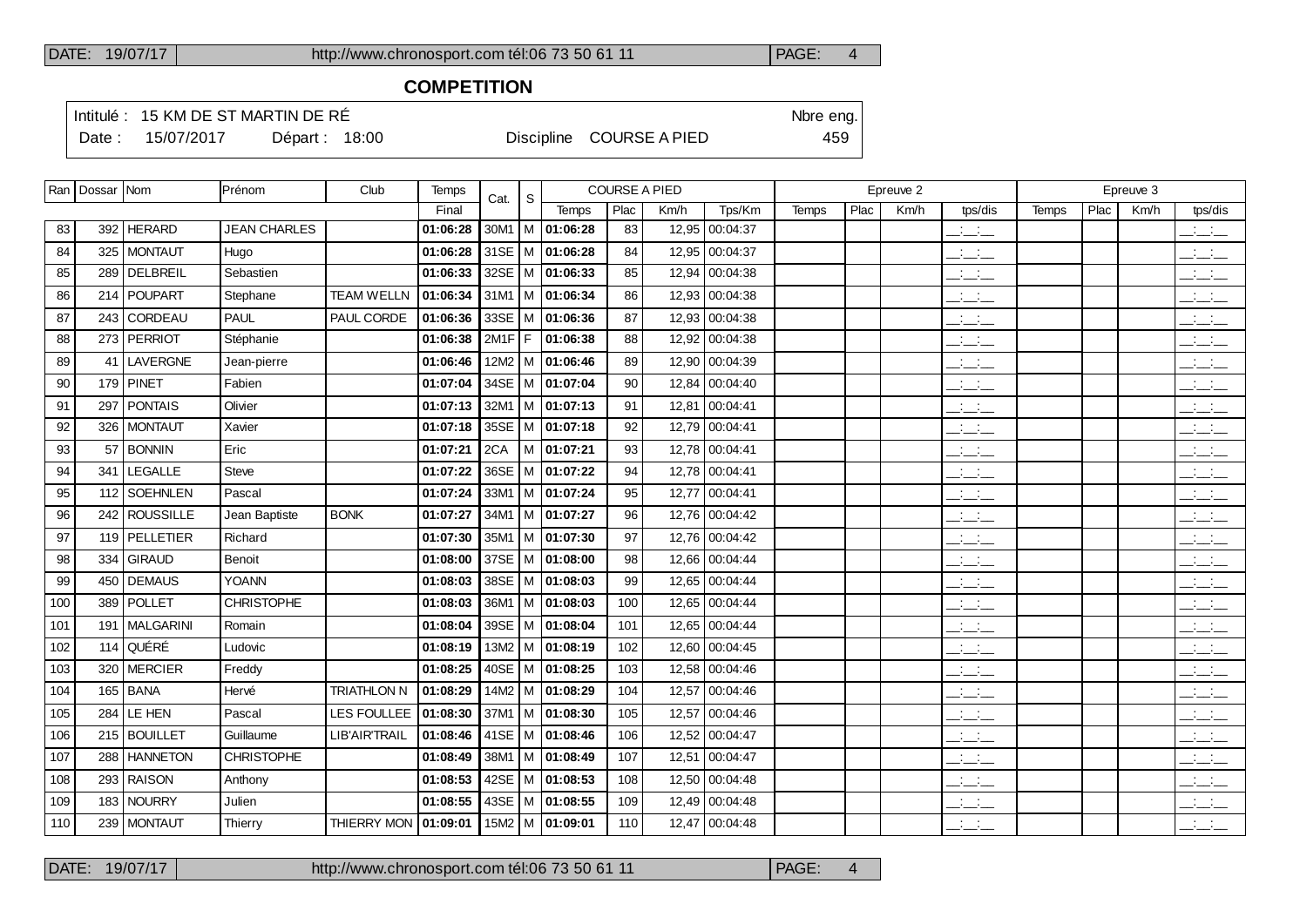$\overline{\phantom{a}}$ 

 $\top$ 

DATE: 19/07/17 http://www.chronosport.com tél:06 73 50 61 11 PAGE: 5

#### **COMPETITION**

Intitulé : 15 KM DE ST MARTIN DE RÉ

Date : 15/07/2017 Départ : 18:00 Discipline COURSE A PIED 459

|     | Ran   Dossar   Nom |                   | Prénom                | Club               | Temps    | Cat.      | S |                       | <b>COURSE A PIED</b> |       |                |       |      | Epreuve 2 |                                 |       |      | Epreuve 3 |                                                       |
|-----|--------------------|-------------------|-----------------------|--------------------|----------|-----------|---|-----------------------|----------------------|-------|----------------|-------|------|-----------|---------------------------------|-------|------|-----------|-------------------------------------------------------|
|     |                    |                   |                       |                    | Final    |           |   | <b>Temps</b>          | Plac                 | Km/h  | Tps/Km         | Temps | Plac | Km/h      | tps/dis                         | Temps | Plac | Km/h      | tps/dis                                               |
| 111 | 347                | <b>GRIMPRET</b>   | Christophe            |                    | 01:09:03 | $39M1$ M  |   | 01:09:03              | 111                  | 12,47 | 00:04:48       |       |      |           | للمناب                          |       |      |           | $ -$                                                  |
| 112 | 403                | <b>COLLIN</b>     | <b>GAEL</b>           |                    | 01:09:04 | 40M1   M  |   | 01:09:04              | 112                  | 12,46 | 00:04:48       |       |      |           | $\frac{1}{2}$ and $\frac{1}{2}$ |       |      |           | $  -$                                                 |
| 113 | 198                | <b>MAHO</b>       | Philippe              | <b>ASFAS TRIAT</b> | 01:09:08 | 16M2   M  |   | 01:09:08              | 113                  |       | 12,45 00:04:49 |       |      |           | للمناصب                         |       |      |           | $\frac{1}{2}$                                         |
| 114 | 428                | SEUDRE            | <b>CEDRIC</b>         |                    | 01:09:13 | 44SE   M  |   | 01:09:13              | 114                  | 12,44 | 00:04:49       |       |      |           | $\frac{1}{2}$ and $\frac{1}{2}$ |       |      |           | سأستخب                                                |
| 115 | 182                | LACROIX HEN       | Edouard               |                    | 01:09:15 | 45SE $ M$ |   | 01:09:15              | 115                  |       | 12,43 00:04:49 |       |      |           | $\mathbb{R}$ and $\mathbb{R}$   |       |      |           | $ -$                                                  |
| 116 |                    | 78 RICARD         | Pierre-André          |                    | 01:09:22 | 46SE   M  |   | 01:09:22              | 116                  | 12,41 | 00:04:50       |       |      |           | للأسائب                         |       |      |           | $\overline{\phantom{a}}$                              |
| 117 | 30                 | <b>BAROUSSE</b>   | Alexis                | SPORT EN VIL       | 01:09:29 | $41M1$ M  |   | 01:09:29              | 117                  |       | 12,39 00:04:50 |       |      |           | $\mathbb{Z}$ and $\mathbb{Z}$   |       |      |           | $\frac{1}{2}$                                         |
| 118 | 45                 | <b>BECANNE</b>    | Franck                |                    | 01:09:39 | $42M1$ M  |   | 01:09:39              | 118                  | 12.36 | 00:04:51       |       |      |           | $\frac{1}{2}$ and $\frac{1}{2}$ |       |      |           | $\frac{1}{2}$ and $\frac{1}{2}$                       |
| 119 | 303                | <b>TOURISSAUD</b> | Mireille              | AS SAINT-JUN       | 01:09:47 | $3M1F$ F  |   | 01:09:47              | 119                  |       | 12,34 00:04:51 |       |      |           | $\frac{1}{2}$ and $\frac{1}{2}$ |       |      |           | $\overline{\phantom{a}}$                              |
| 120 | 377                | CONIL             | <b>PIERRE</b>         |                    | 01:09:54 | 3M3M M    |   | 01:09:54              | 120                  |       | 12,32 00:04:52 |       |      |           | $\overline{\phantom{a}}$        |       |      |           | $\overline{\phantom{a}}$ and $\overline{\phantom{a}}$ |
| 121 | 102                | <b>AMESTOY</b>    | Erwan                 | <b>RAID DU TRI</b> | 01:09:54 | 17M2   M  |   | 01:09:54              | 121                  |       | 12,31 00:04:52 |       |      |           | $\overline{\phantom{a}}$        |       |      |           | $\frac{1}{2}$ and $\frac{1}{2}$                       |
| 122 | 362                | <b>ROBIN</b>      | Thomas                |                    | 01:10:09 | 47SE $ M$ |   | 01:10:09              | 122                  | 12,27 | 00:04:53       |       |      |           | للمستحق                         |       |      |           | $\frac{1}{2}$                                         |
| 123 | 331                | PERRIER           | Stèphane              |                    | 01:10:11 |           |   | $43M1$   M   01:10:11 | 123                  |       | 12,27 00:04:53 |       |      |           | $\overline{\phantom{a}}$        |       |      |           | $\mathbb{R}$ and $\mathbb{R}$                         |
| 124 | 212                | NOURRY            | Stéphane              |                    | 01:10:11 |           |   | 48SE   M   01:10:11   | 124                  |       | 12,27 00:04:53 |       |      |           | للمناصب                         |       |      |           | $\overline{a}$                                        |
| 125 | 32                 | GOUSSELOT         | Tony                  |                    | 01:10:13 | 44M1   M  |   | 01:10:13              | 125                  |       | 12,26 00:04:53 |       |      |           | $\overline{\phantom{a}}$        |       |      |           | $\overline{a}$                                        |
| 126 | 321                | <b>SELLIER</b>    | Robin                 |                    | 01:10:15 | 49SE   M  |   | 01:10:15              | 126                  |       | 12,26 00:04:53 |       |      |           | $\frac{1}{2}$ and $\frac{1}{2}$ |       |      |           | $\overline{\phantom{a}}$                              |
| 127 | 406                | COUPRIE           | <b>JEAN MARIE</b>     |                    | 01:10:20 | $4M3M$ M  |   | 01:10:20              | 127                  |       | 12,24 00:04:54 |       |      |           | $\overline{\phantom{a}}$        |       |      |           | $\overline{\phantom{a}}$                              |
| 128 | 344                | <b>PENAUD</b>     | Yvan                  |                    | 01:10:20 | $50SE$ M  |   | 01:10:20              | 128                  |       | 12,24 00:04:54 |       |      |           | $\mathbb{R}$ and $\mathbb{R}$   |       |      |           | $\overline{\phantom{a}}$                              |
| 129 | 405                | LEVE              | <b>JEAN CHRISTIAN</b> |                    | 01:10:21 | 45M1   M  |   | 01:10:21              | 129                  |       | 12,24 00:04:54 |       |      |           | $\frac{1}{2}$                   |       |      |           | $\overline{a}$                                        |
| 130 | 124                | <b>GAUVIN</b>     | Frank                 | <b>CA SEDAN</b>    | 01:10:21 | $46M1$ M  |   | 01:10:21              | 130                  |       | 12,24 00:04:54 |       |      |           | للمناصب                         |       |      |           | $\frac{1}{2}$ and $\frac{1}{2}$                       |
| 131 | 434                | <b>LAVERGNE</b>   | <b>DORIAN</b>         |                    | 01:10:22 | $51SE$ M  |   | 01:10:22              | 131                  |       | 12,24 00:04:54 |       |      |           | $\mathbb{R}$ and $\mathbb{R}$   |       |      |           | $\mathbb{Z}$ and $\mathbb{Z}$                         |
| 132 | 33                 | <b>BUTTARD</b>    | Philippe              |                    | 01:10:24 | $18M2$ M  |   | 01:10:24              | 132                  |       | 12,23 00:04:54 |       |      |           | للأساس                          |       |      |           | $\frac{1}{2}$ and $\frac{1}{2}$                       |
| 133 | 225                | <b>BRUNI</b>      | Lucie                 |                    | 01:10:30 | 5SEF F    |   | 01:10:30              | 133                  | 12,21 | 00:04:54       |       |      |           | $ -$                            |       |      |           | $\overline{\phantom{a}}$                              |
| 134 |                    | 424   FAURE       | <b>ALAIN</b>          |                    | 01:10:35 | 19M2   M  |   | 01:10:35              | 134                  |       | 12,20 00:04:55 |       |      |           | $\overline{\phantom{a}}$        |       |      |           | $\frac{1}{2}$                                         |
| 135 | 2                  | BAUD              | Pascal                | PASCAL BAUD        | 01:10:37 | $20M2$ M  |   | 01:10:37              | 135                  |       | 12,19 00:04:55 |       |      |           | $ -$                            |       |      |           | $\mathbb{R}$ and $\mathbb{R}$                         |
| 136 | 241                | <b>BOUCARD</b>    | Sebastien             |                    | 01:10:37 | $52SE$ M  |   | 01:10:37              | 136                  |       | 12,19 00:04:55 |       |      |           | $ -$                            |       |      |           | $\mathbb{Z}$ and $\mathbb{Z}$                         |
| 137 | 444                | LEJEUNE           | <b>SVEN</b>           |                    | 01:10:43 | $53SE$ M  |   | 01:10:43              | 137                  | 12.17 | 00:04:55       |       |      |           | $\overline{\phantom{a}}$        |       |      |           | $\overline{a}$                                        |
| 138 |                    | 152 PORCHER       | Bernard               | <b>BERNARD PO</b>  | 01:10:50 |           |   | 21M2   M   01:10:50   | 138                  |       | 12,15 00:04:56 |       |      |           | $\mathcal{L} = \mathcal{L}$     |       |      |           | للأسائل                                               |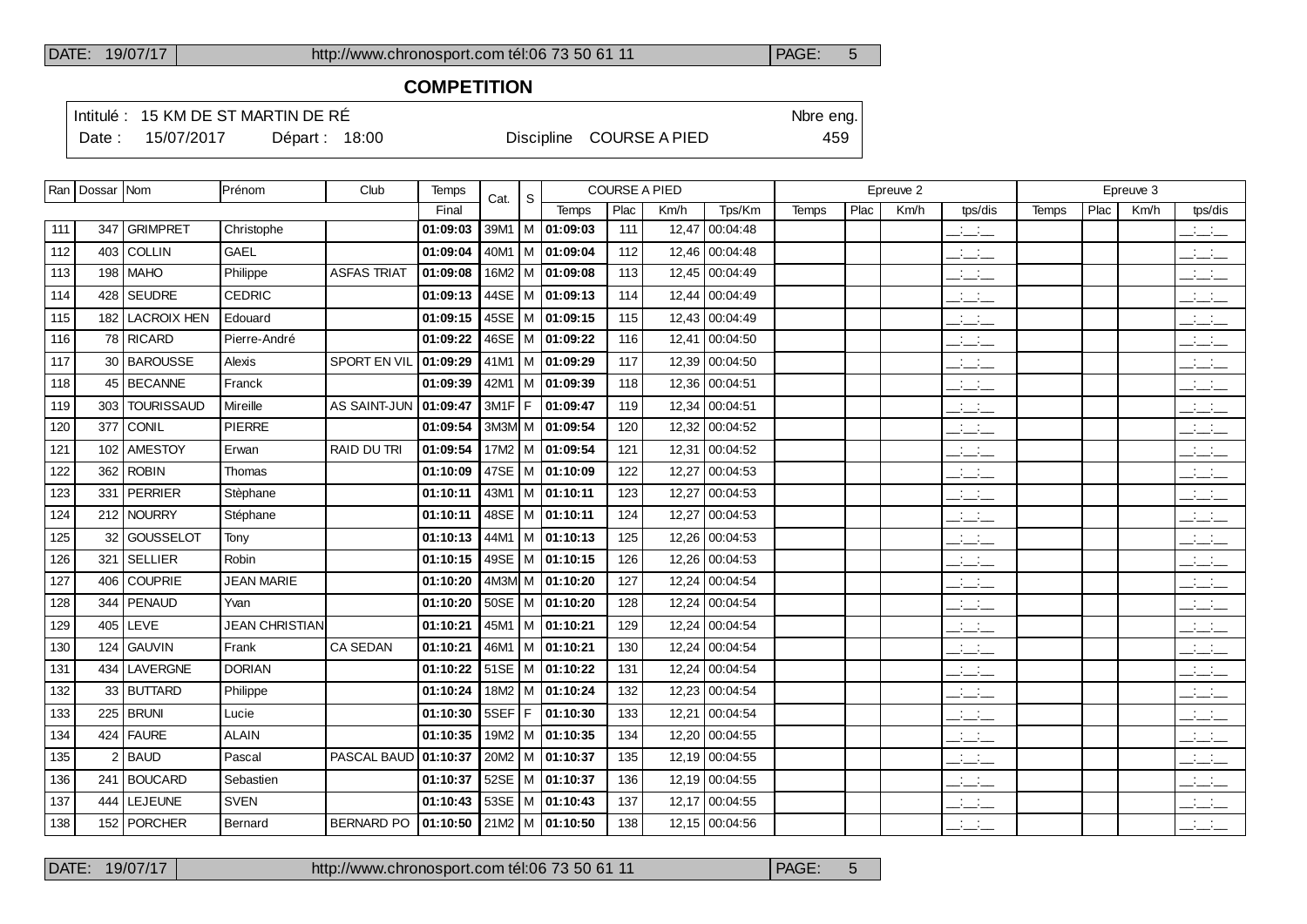### **COMPETITION**

Intitulé : 15 KM DE ST MARTIN DE RÉ

Date : 15/07/2017 Départ : 18:00 Discipline COURSE A PIED 459

|     | Ran   Dossar   Nom |                      | Prénom          | Club               | Temps    | Cat.     | S |                                |      | <b>COURSE A PIED</b> |                |              |      | Epreuve 2 |                                 |              |      | Epreuve 3 |                                 |
|-----|--------------------|----------------------|-----------------|--------------------|----------|----------|---|--------------------------------|------|----------------------|----------------|--------------|------|-----------|---------------------------------|--------------|------|-----------|---------------------------------|
|     |                    |                      |                 |                    | Final    |          |   | Temps                          | Plac | Km/h                 | Tps/Km         | <b>Temps</b> | Plac | Km/h      | tps/dis                         | <b>Temps</b> | Plac | Km/h      | tps/dis                         |
| 139 | 398                | <b>JOHNSEN</b>       | <b>THOMAS</b>   |                    | 01:10:51 |          |   | 47M1   M   01:10:51            | 139  |                      | 12,15 00:04:56 |              |      |           | $\frac{1}{2}$ and $\frac{1}{2}$ |              |      |           | $ -$                            |
| 140 |                    | 151 ESTAY            | <b>Nicolas</b>  | <b>NICOLAS EST</b> | 01:10:53 |          |   | 22M2   M   01:10:53            | 140  |                      | 12.15 00:04:56 |              |      |           | $ -$                            |              |      |           | $ -$                            |
| 141 | 456                | <b>FEILDERS</b>      | <b>AUSTIN</b>   |                    | 01:10:57 |          |   | 54SE   M   01:10:57            | 141  |                      | 12,13 00:04:56 |              |      |           | $\mathcal{L} = \mathcal{L}$     |              |      |           | $\frac{1}{2}$ and $\frac{1}{2}$ |
| 142 | 399                | <b>KRESPINE</b>      | <b>DAVID</b>    |                    | 01:10:57 |          |   | 55SE   M   01:10:57            | 142  |                      | 12,13 00:04:56 |              |      |           | $ -$                            |              |      |           | للأسائل                         |
| 143 | 149                | <b>TROUVÉ</b>        | Franck          |                    | 01:10:57 |          |   | 23M2   M   01:10:57            | 143  |                      | 12,13 00:04:56 |              |      |           | $ -$                            |              |      |           | $ -$                            |
| 144 | 335                | <i>FOIROUX</i>       | Stéphane        | AC2A COURC         | 01:10:59 |          |   | 48M1   M   01:10:59            | 144  |                      | 12,13 00:04:56 |              |      |           | $\frac{1}{2}$ and $\frac{1}{2}$ |              |      |           | $ -$                            |
| 145 |                    | $173$ PHAM           | <b>CLEMENT</b>  |                    | 01:11:01 |          |   | 56SE   M   01:11:01            | 145  |                      | 12,12 00:04:56 |              |      |           | $\overline{\phantom{a}}$        |              |      |           | للأسائل                         |
| 146 | 222                | <b>PETROT</b>        | Benjamin        |                    | 01:11:07 |          |   | 4JUM M $ 01:11:07$             | 146  |                      | 12,11 00:04:57 |              |      |           | $ -$                            |              |      |           | $ -$                            |
| 147 | 497                | <b>CANTE</b>         | <b>PHILIPPE</b> |                    | 01:11:09 |          |   | 24M2   M   01:11:09            | 147  |                      | 12,10 00:04:57 |              |      |           | $\mathbb{Z}$ and $\mathbb{Z}$   |              |      |           | $\mathbb{R}$ and $\mathbb{R}$   |
| 148 |                    | 351   PANHELLEUX     | Stephane        |                    | 01:11:10 |          |   | 49M1   M   01:11:10            | 148  |                      | 12,10 00:04:57 |              |      |           | $\frac{1}{2}$ and $\frac{1}{2}$ |              |      |           | $\frac{1}{2}$ and $\frac{1}{2}$ |
| 149 | 404                | <b>BRIAT</b>         | <b>THIERRY</b>  |                    | 01:11:10 |          |   | $50M1$   M   01:11:10          | 149  |                      | 12,10 00:04:57 |              |      |           | $\overline{\phantom{a}}$        |              |      |           | للأسائل                         |
| 150 |                    | 213 BEAUCHENE        | Florian         | <b>FLORIAN BEA</b> | 01:11:11 |          |   | 57SE   M $ $ 01:11:11          | 150  |                      | 12,09 00:04:57 |              |      |           | للمناصب                         |              |      |           | $\overline{\phantom{a}}$        |
| 151 | 339                | LAUDRE               | Georges         | <b>SPAM</b>        | 01:11:13 |          |   | 25M2   M   01:11:13            | 151  |                      | 12,09 00:04:57 |              |      |           | $ -$                            |              |      |           | للمنافث                         |
| 152 |                    | 300 ARBOLA           | Stephanie       |                    | 01:11:25 | $4M1F$ F |   | 01:11:25                       | 152  |                      | 12.05 00:04:58 |              |      |           | $  -$                           |              |      |           | $\overline{\phantom{a}}$        |
| 153 | 8                  | <b>HOLLE</b>         | Eléonore        | <b>AS MEUDON</b>   | 01:11:26 | $5M1F$ F |   | 01:11:26                       | 153  | 12,05                | 00:04:58       |              |      |           | $ -$                            |              |      |           | $ -$                            |
| 154 |                    | 36 LEFEVRE           | Alban           |                    | 01:11:34 |          |   | 58SE   M   01:11:34            | 154  |                      | 12,03 00:04:59 |              |      |           | $\overline{\phantom{a}}$        |              |      |           | $\overline{\phantom{a}}$        |
| 155 | 409                | <b>ALTUNCU</b>       | <b>DELAT</b>    |                    | 01:11:35 |          |   | 26M2   M   01:11:35            | 155  | 12,03                | 00:04:59       |              |      |           | $ -$                            |              |      |           | $ -$                            |
| 156 |                    | 432   LAVERGNE       | <b>GEOFFROY</b> |                    | 01:11:46 |          |   | 59SE   M   01:11:46            | 156  |                      | 11,99 00:05:00 |              |      |           | $\frac{1}{2}$ and $\frac{1}{2}$ |              |      |           | $\frac{1}{2}$ and $\frac{1}{2}$ |
| 157 | 376                | <b>FREYRE</b>        | <b>VINCENT</b>  |                    | 01:11:51 |          |   | 27M2 M 01:11:51                | 157  | 11.98                | 00:05:00       |              |      |           | $\frac{1}{2}$ and $\frac{1}{2}$ |              |      |           | للأسائل                         |
| 158 | 394                | <b>HOOPCON</b>       | <b>PASCAL</b>   |                    | 01:11:54 |          |   | $51M1$ M $\overline{01:11:54}$ | 158  |                      | 11.97 00:05:00 |              |      |           | سأسأب                           |              |      |           | $\mathbb{R}$ and $\mathbb{R}$   |
| 159 | 131                | <b>KRAL</b>          | Tristan         | <b>AC VILLEFRA</b> | 01:11:59 |          |   | $52M1$ M $ 01:11:59$           | 159  |                      | 11,96 00:05:01 |              |      |           | $\frac{1}{2}$ and $\frac{1}{2}$ |              |      |           | للأسائل                         |
| 160 | 79                 | LOBRY                | Jean-Marc       |                    | 01:12:01 |          |   | $5M3M$ M $ 01:12:01$           | 160  |                      | 11.95 00:05:01 |              |      |           | $\frac{1}{2}$                   |              |      |           | $\mathbb{R}$ and $\mathbb{R}$   |
| 161 | 445                | <b>DUPUIS</b>        | <b>ADRIEN</b>   |                    | 01:12:02 | 3CA      |   | M 01:12:02                     | 161  |                      | 11,95 00:05:01 |              |      |           | للأساس                          |              |      |           | للأسائل                         |
| 162 | 446                | <i><b>DUPUIS</b></i> | <b>PIERRE</b>   |                    | 01:12:02 |          |   | 28M2   M   01:12:02            | 162  |                      | 11,95 00:05:01 |              |      |           | $\mathcal{L} = \mathcal{L}$     |              |      |           | $\mathbb{R}$ and $\mathbb{R}$   |
| 163 | 302                | <b>DE CHOUDENS</b>   | Christelle      |                    | 01:12:27 | 2M2F     | F | 01:12:27                       | 163  |                      | 11,88 00:05:02 |              |      |           | $\frac{1}{2}$ and $\frac{1}{2}$ |              |      |           | $ -$                            |
| 164 |                    | 301 BREVIERE         | David           |                    | 01:12:28 |          |   | $53M1$   M   01:12:28          | 164  |                      | 11,88 00:05:03 |              |      |           | $  -$                           |              |      |           | $\overline{\phantom{a}}$        |
| 165 |                    | 72 PIQUEREAU         | <b>Nicolas</b>  |                    | 01:12:31 | $6M1F$ F |   | 01:12:31                       | 165  | 11,87                | 00:05:03       |              |      |           | للأسائل                         |              |      |           | بالسائد                         |
| 166 |                    | 295   HENRY          | Adrien          |                    | 01:12:37 |          |   | $54M1$   M   01:12:37          | 166  |                      | 11,85 00:05:03 |              |      |           | $ -$                            |              |      |           | $ -$                            |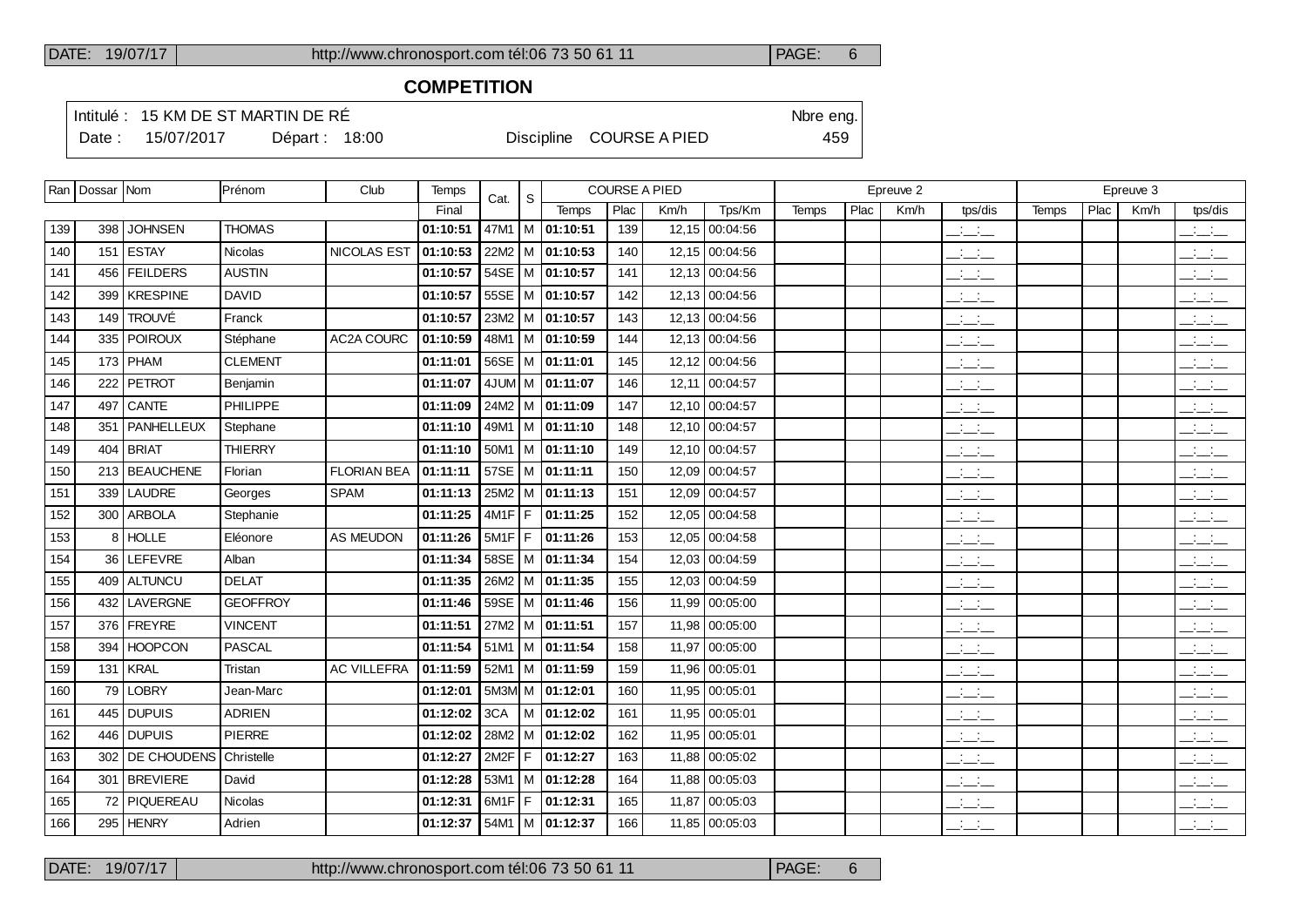### **COMPETITION**

Intitulé : 15 KM DE ST MARTIN DE RÉ

Date : 15/07/2017 Départ : 18:00 Discipline COURSE A PIED 459

|     | Ran   Dossar   Nom |                   | Prénom        | Club                | Temps    | Cat.       | -S |                                | <b>COURSE A PIED</b> |       |                |              |                  | Epreuve 2 |                                 |       |      | Epreuve 3 |                                                                                                                                                                                                                                                                                                                     |
|-----|--------------------|-------------------|---------------|---------------------|----------|------------|----|--------------------------------|----------------------|-------|----------------|--------------|------------------|-----------|---------------------------------|-------|------|-----------|---------------------------------------------------------------------------------------------------------------------------------------------------------------------------------------------------------------------------------------------------------------------------------------------------------------------|
|     |                    |                   |               |                     | Final    |            |    | Temps                          | P <sub>lac</sub>     | Km/h  | Tps/Km         | <b>Temps</b> | P <sub>lac</sub> | Km/h      | tps/dis                         | Temps | Plac | Km/h      | tps/dis                                                                                                                                                                                                                                                                                                             |
| 167 |                    | 127 PHILIPPOT     | David         | <b>DAVID PHILIP</b> | 01:12:41 | $60SE$ M   |    | 01:12:41                       | 167                  | 11,84 | 00:05:03       |              |                  |           | $\overline{\phantom{a}}$        |       |      |           | $\frac{1}{2}$ and $\frac{1}{2}$                                                                                                                                                                                                                                                                                     |
| 168 | 264                | <b>BONNIN</b>     | Dominique     | <b>SYLVIE BONNI</b> | 01:12:42 |            |    | 29M2   M   01:12:42            | 168                  | 11.84 | 00:05:03       |              |                  |           | للأسائد                         |       |      |           | $\frac{1}{2}$                                                                                                                                                                                                                                                                                                       |
| 169 | 343                | <b>GEMEAU</b>     | Florent       | OXYGENE 16          | 01:12:46 |            |    | 55M1 M 01:12:46                | 169                  |       | 11,83 00:05:04 |              |                  |           | $\overline{\phantom{a}}$        |       |      |           | $\frac{1}{2}$ $\frac{1}{2}$ $\frac{1}{2}$ $\frac{1}{2}$ $\frac{1}{2}$ $\frac{1}{2}$ $\frac{1}{2}$ $\frac{1}{2}$ $\frac{1}{2}$ $\frac{1}{2}$ $\frac{1}{2}$ $\frac{1}{2}$ $\frac{1}{2}$ $\frac{1}{2}$ $\frac{1}{2}$ $\frac{1}{2}$ $\frac{1}{2}$ $\frac{1}{2}$ $\frac{1}{2}$ $\frac{1}{2}$ $\frac{1}{2}$ $\frac{1}{2}$ |
| 170 |                    | 168   BAHUAUD     | Gauthier      |                     | 01:12:50 |            |    | 56M1   M   01:12:50            | 170                  | 11,82 | 00:05:04       |              |                  |           | $\overline{\phantom{a}}$        |       |      |           | $\overline{\phantom{a}}$                                                                                                                                                                                                                                                                                            |
| 171 |                    | 372   SCHLEGER    | <b>FRANCK</b> |                     | 01:12:58 |            |    | $57M1$   M   01:12:58          | 171                  | 11,80 | 00:05:05       |              |                  |           | $\overline{\phantom{a}}$        |       |      |           | $\overline{\phantom{a}}$                                                                                                                                                                                                                                                                                            |
| 172 |                    | 245   FORGEOT     | Benjamin      |                     | 01:13:01 | $61SE$ M   |    | 01:13:01                       | 172                  | 11.79 | 00:05:05       |              |                  |           | $\frac{1}{2}$ and $\frac{1}{2}$ |       |      |           | $\frac{1}{2}$ $\frac{1}{2}$ $\frac{1}{2}$ $\frac{1}{2}$ $\frac{1}{2}$ $\frac{1}{2}$ $\frac{1}{2}$ $\frac{1}{2}$ $\frac{1}{2}$ $\frac{1}{2}$ $\frac{1}{2}$ $\frac{1}{2}$ $\frac{1}{2}$ $\frac{1}{2}$ $\frac{1}{2}$ $\frac{1}{2}$ $\frac{1}{2}$ $\frac{1}{2}$ $\frac{1}{2}$ $\frac{1}{2}$ $\frac{1}{2}$ $\frac{1}{2}$ |
| 173 |                    | 90 AUDÉ           | Marine        |                     | 01:13:03 | $1ESF$ $F$ |    | 01:13:03                       | 173                  |       | 11,79 00:05:05 |              |                  |           | للمناصب                         |       |      |           | $\overline{\phantom{a}}$                                                                                                                                                                                                                                                                                            |
| 174 | 256                | COUTANT           | Celia         |                     | 01:13:05 | 6SEF       | F  | 01:13:05                       | 174                  | 11,78 | 00:05:05       |              |                  |           | سأسأب                           |       |      |           | للأسائل                                                                                                                                                                                                                                                                                                             |
| 175 |                    | 31 GERVAIS        | Christophe    | <b>TEAM COMPE</b>   | 01:13:06 |            |    | 58M1   M   01:13:06            | 175                  |       | 11,78 00:05:05 |              |                  |           | $\mathbb{R}$ and $\mathbb{R}$   |       |      |           | للأساب                                                                                                                                                                                                                                                                                                              |
| 176 | 367                | <b>BOUDOUL</b>    | Patrick       |                     | 01:13:09 |            |    | $30M2$ M $\overline{01:13:09}$ | 176                  | 11.77 | 00:05:05       |              |                  |           | $\frac{1}{2}$                   |       |      |           | $\frac{1}{2}$                                                                                                                                                                                                                                                                                                       |
| 177 |                    | 220   FRAIKIN     | Fabrice       |                     | 01:13:09 |            |    | 59M1   M   01:13:09            | 177                  | 11.77 | 00:05:05       |              |                  |           | $\frac{1}{2}$ and $\frac{1}{2}$ |       |      |           | $\frac{1}{2}$                                                                                                                                                                                                                                                                                                       |
| 178 | 47                 | PERROGON          | Antony        |                     | 01:13:16 |            |    | 1ESM M 01:13:16                | 178                  | 11,75 | 00:05:06       |              |                  |           |                                 |       |      |           | $\frac{1}{2}$ $\frac{1}{2}$ $\frac{1}{2}$                                                                                                                                                                                                                                                                           |
| 179 |                    | 355 DURAND        | Pierre        |                     | 01:13:16 |            |    | 6M3M M 01:13:16                | 179                  | 11,75 | 00:05:06       |              |                  |           | $\overline{\phantom{a}}$        |       |      |           | للأساب                                                                                                                                                                                                                                                                                                              |
| 180 |                    | 380 BLONDEAU      | <b>MARIE</b>  |                     | 01:13:19 | 3M2F       | F  | 01:13:19                       | 180                  | 11,74 | 00:05:06       |              |                  |           | $\frac{1}{2}$                   |       |      |           | $\frac{1}{2}$                                                                                                                                                                                                                                                                                                       |
| 181 |                    | 95   FERRANDEZ    | Franck        | <b>GENERATION</b>   | 01:13:20 |            |    | $31M2$   M   01:13:20          | 181                  | 11,74 | 00:05:06       |              |                  |           | $\overline{\phantom{a}}$        |       |      |           | $\frac{1}{2}$                                                                                                                                                                                                                                                                                                       |
| 182 |                    | 357 PHILIP        | Jacques       |                     | 01:13:25 |            |    | 7M3M M 01:13:25                | 182                  |       | 11,73 00:05:07 |              |                  |           | $\frac{1}{2}$ and $\frac{1}{2}$ |       |      |           | $\frac{1}{2}$                                                                                                                                                                                                                                                                                                       |
| 183 | 269                | <b>LE BARON</b>   | Dominique     |                     | 01:13:34 |            |    | $32M2$ M $ 01:13:34$           | 183                  | 11,70 | 00:05:07       |              |                  |           | $\overline{\phantom{a}}$        |       |      |           | $\frac{1}{2}$                                                                                                                                                                                                                                                                                                       |
| 184 |                    | $158$ MORIN       | Vincent       |                     | 01:13:38 |            |    | 62SE   M   01:13:38            | 184                  | 11,69 | 00:05:07       |              |                  |           | $\mathbb{L} \mathbb{L}$         |       |      |           | $\frac{1}{2}$ and $\frac{1}{2}$                                                                                                                                                                                                                                                                                     |
| 185 | 360                | <b>VINCENDEAU</b> | Thierry       |                     | 01:13:42 | 33M2       |    | M 01:13:42                     | 185                  | 11.68 | 00:05:08       |              |                  |           | $\frac{1}{2}$ and $\frac{1}{2}$ |       |      |           | $\frac{1}{2}$ and $\frac{1}{2}$                                                                                                                                                                                                                                                                                     |
| 186 |                    | 286 LAFONT        | Vincent       |                     | 01:13:43 |            |    | 60M1   M $ $ 01:13:43          | 186                  | 11,68 | 00:05:08       |              |                  |           | $\frac{1}{2}$ and $\frac{1}{2}$ |       |      |           | $\frac{1}{2}$                                                                                                                                                                                                                                                                                                       |
| 187 | 169                | MOREL             | Jean-Vincent  |                     | 01:13:45 |            |    | 61M1   M   01:13:45            | 187                  | 11,67 | 00:05:08       |              |                  |           | $\overline{\phantom{a}}$        |       |      |           | $\frac{1}{2}$                                                                                                                                                                                                                                                                                                       |
| 188 |                    | 296   BARBIRATO   | Stéphane      |                     | 01:13:45 |            |    | 62M1   M $ $ 01:13:45          | 188                  | 11,67 | 00:05:08       |              |                  |           | $\frac{1}{2}$ and $\frac{1}{2}$ |       |      |           | $\frac{1}{2}$                                                                                                                                                                                                                                                                                                       |
| 189 |                    | 19 LÉCHELLE       | Jérôme        |                     | 01:13:48 | 63M1   M   |    | 01:13:48                       | 189                  | 11,66 | 00:05:08       |              |                  |           | $\frac{1}{2}$ and $\frac{1}{2}$ |       |      |           | $\frac{1}{2}$ and $\frac{1}{2}$                                                                                                                                                                                                                                                                                     |
| 190 |                    | 244   MARCHAND    | Lucie         | <b>RCF ISSY AVI</b> | 01:13:52 | 7SEF       | F  | 01:13:52                       | 190                  |       | 11,66 00:05:08 |              |                  |           | للمناصب                         |       |      |           | $\frac{1}{2}$                                                                                                                                                                                                                                                                                                       |
| 191 | 203                | SOUCHARD          | Yanis         |                     | 01:14:06 |            |    | 64M1   M $ $ 01:14:06          | 191                  | 11,62 | 00:05:09       |              |                  |           | $\overline{\phantom{a}}$        |       |      |           | $\frac{1}{2}$ and $\frac{1}{2}$                                                                                                                                                                                                                                                                                     |
| 192 |                    | 146 LANDRIEAU     | David         |                     | 01:14:12 |            |    | 65M1   M $ $ 01:14:12          | 192                  |       | 11,60 00:05:10 |              |                  |           | $\mathbb{R}$ and $\mathbb{R}$   |       |      |           | $\overline{\phantom{a}}$                                                                                                                                                                                                                                                                                            |
| 193 |                    | 313 CHARUAU       | Romain        | POITIERS RU         | 01:14:19 |            |    | 2ESM M 01:14:19                | 193                  | 11.58 | 00:05:10       |              |                  |           | $\mathcal{L} = \mathcal{L}$     |       |      |           | للأساد                                                                                                                                                                                                                                                                                                              |
| 194 |                    | 56   LAURENS      | Maxime        |                     | 01:14:34 |            |    | 3ESM M 01:14:34                | 194                  |       | 11,55 00:05:11 |              |                  |           | $\frac{1}{2}$                   |       |      |           | $\frac{1}{2}$                                                                                                                                                                                                                                                                                                       |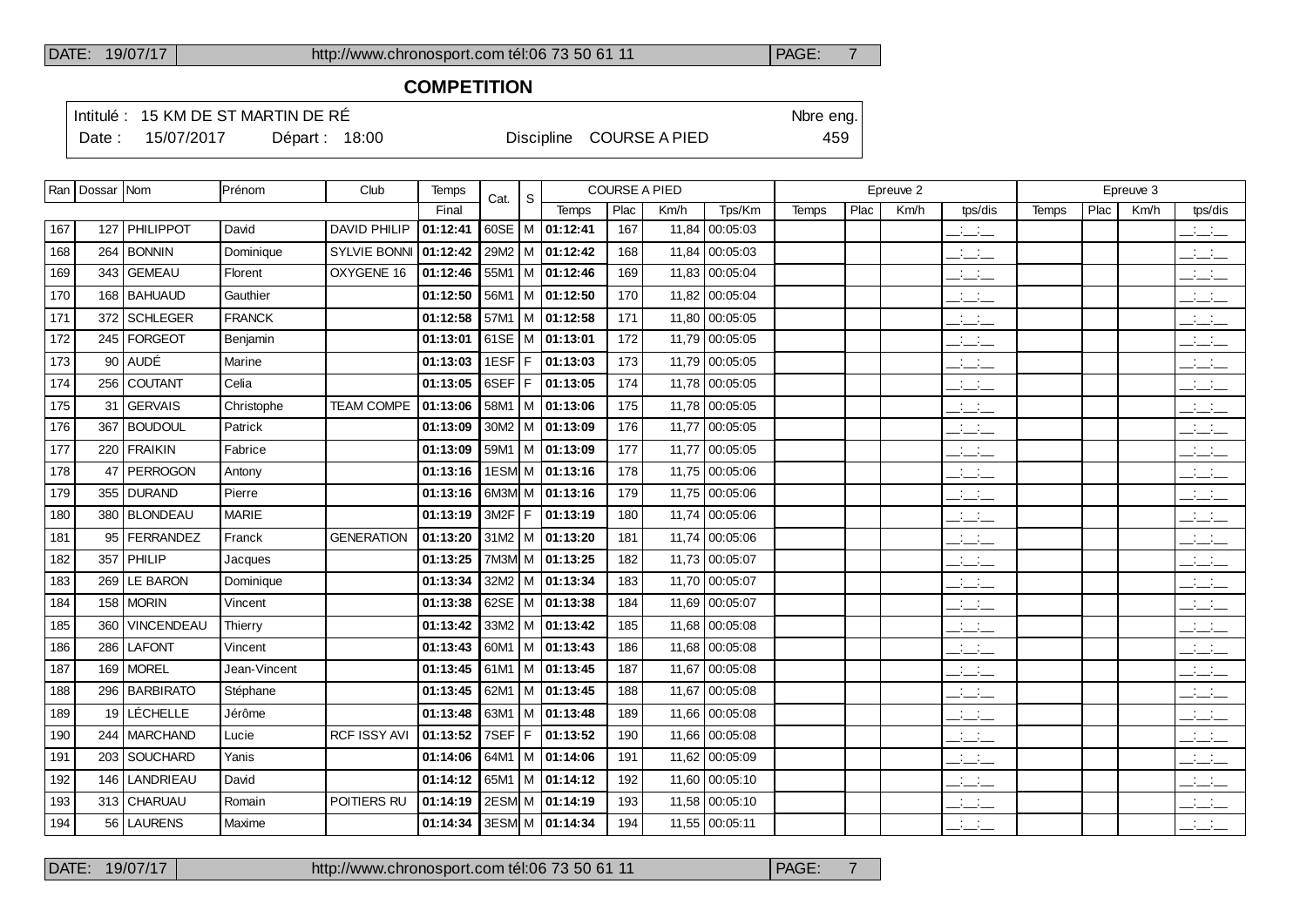### **COMPETITION**

Intitulé : 15 KM DE ST MARTIN DE RÉ

Date : 15/07/2017 Départ : 18:00 Discipline COURSE A PIED 459

|     | Ran   Dossar   Nom |                   | Prénom           | Club               | Temps    | Cat.              | <sub>S</sub> |                            | <b>COURSE A PIED</b> |       |                |       |      | Epreuve 2 |                                           |       |      | Epreuve 3 |                                           |
|-----|--------------------|-------------------|------------------|--------------------|----------|-------------------|--------------|----------------------------|----------------------|-------|----------------|-------|------|-----------|-------------------------------------------|-------|------|-----------|-------------------------------------------|
|     |                    |                   |                  |                    | Final    |                   |              | Temps                      | Plac                 | Km/h  | Tps/Km         | Temps | Plac | Km/h      | tps/dis                                   | Temps | Plac | Km/h      | tps/dis                                   |
| 195 |                    | 121 GUIGNOUARD    | <b>FABIEN</b>    | <b>ATHLETISME</b>  | 01:14:38 | 66M1              |              | M 01:14:38                 | 195                  | 11,54 | 00:05:12       |       |      |           | $\frac{1}{2}$                             |       |      |           | $\mathbb{Z}$ and $\mathbb{Z}$             |
| 196 |                    | 113 HENRY         | Didier           |                    | 01:14:48 |                   |              | 8M3M M 01:14:48            | 196                  | 11,51 | 00:05:12       |       |      |           | $\mathbb{R}$ and $\mathbb{R}$             |       |      |           | $\overline{\phantom{a}}$                  |
| 197 |                    | $275$ PETIT       | Stephane         |                    | 01:14:52 |                   |              | 67M1   M $\sqrt{01:14:52}$ | 197                  | 11,50 | 00:05:13       |       |      |           | $\frac{1}{2}$                             |       |      |           | للأسائل                                   |
| 198 |                    | 6 POTES           | <b>ANTONIO</b>   |                    | 01:14:56 | 68M1              |              | M 01:14:56                 | 198                  | 11.49 | 00:05:13       |       |      |           | $\frac{1}{2}$                             |       |      |           | $\frac{1}{2}$                             |
| 199 |                    | 431 LAVERGNE      | <b>PASCAL</b>    |                    | 01:15:02 |                   |              | 34M2   M   01:15:02        | 199                  | 11.47 | 00:05:13       |       |      |           | $\mathbb{R}$ and $\mathbb{R}$             |       |      |           | $\frac{1}{2}$ and $\frac{1}{2}$           |
| 200 |                    | 368   MEME        | <b>Bruno</b>     | <b>RSSC TRIATH</b> | 01:15:02 |                   |              | $35M2$ M $ 01:15:02$       | 200                  | 11.47 | 00:05:13       |       |      |           | $\frac{1}{2}$                             |       |      |           | للأسائل                                   |
| 201 |                    | 327 SALIOU        | Pierre           |                    | 01:15:03 |                   |              | 63SE   M $ $ 01:15:03      | 201                  | 11.47 | 00:05:13       |       |      |           | $\frac{1}{2}$                             |       |      |           | $\frac{1}{2}$                             |
| 202 | 397                | METAYER           | <b>ETIENNE</b>   |                    | 01:15:04 | 69M1              |              | M 01:15:04                 | 202                  | 11,47 | 00:05:13       |       |      |           | للأسائل                                   |       |      |           | $\frac{1}{2}$                             |
| 203 | 329                | <b>COUSINEAU</b>  | François         |                    | 01:15:04 |                   |              | 70M1   M   01:15:04        | 203                  | 11,47 | 00:05:13       |       |      |           | $\frac{1}{2}$                             |       |      |           | $\overline{a}$                            |
| 204 |                    | 324   LE LAY      | <b>SIMON</b>     |                    | 01:15:05 | 4CA               |              | $M$ 01:15:05               | 204                  | 11,47 | 00:05:13       |       |      |           | $\frac{1}{2}$                             |       |      |           | للأسائل                                   |
| 205 |                    | 104 SOULET        | Michel           |                    | 01:15:06 |                   |              | 36M2   M   01:15:06        | 205                  |       | 11,46 00:05:14 |       |      |           | $\frac{1}{2}$                             |       |      |           | للأسائل                                   |
| 206 |                    | 156   PALLUAULT   | <b>VINCENT</b>   |                    | 01:15:10 |                   |              | 64SE   M   01:15:10        | 206                  | 11,45 | 00:05:14       |       |      |           | $\overline{\phantom{a}}$                  |       |      |           | $\frac{1}{2}$                             |
| 207 |                    | 117 BARBIN        | Louise           |                    | 01:15:15 |                   |              | 8SEF   F   01:15:15        | 207                  |       | 11,44 00:05:14 |       |      |           | $\overline{\phantom{a}}$                  |       |      |           | $\frac{1}{2}$                             |
| 208 | 458                | <b>CHATIN</b>     | <b>PIERRE</b>    |                    | 01:15:20 |                   |              | 65SE   M   01:15:20        | 208                  | 11,43 | 00:05:15       |       |      |           | $ -$                                      |       |      |           | $\mathbb{R}$ and $\mathbb{R}$             |
| 209 |                    | $318$ ROBIN       | Thierry          |                    | 01:15:28 |                   |              | 9M3M M 01:15:28            | 209                  | 11,41 | 00:05:15       |       |      |           | للأسائد                                   |       |      |           | بالسائد                                   |
| 210 | 234                | <b>BEAUSOLEIL</b> | Pascal           |                    | 01:15:36 |                   |              | $37M2$ M $ 01:15:36$       | 210                  | 11,39 | 00:05:16       |       |      |           | $\frac{1}{2}$ $\frac{1}{2}$ $\frac{1}{2}$ |       |      |           | $\frac{1}{2}$ $\frac{1}{2}$ $\frac{1}{2}$ |
| 211 |                    | $155$ ROSOOR      | Benjamin         |                    | 01:15:38 |                   |              | 38M2   M   01:15:38        | 211                  |       | 11,38 00:05:16 |       |      |           | للأسائد                                   |       |      |           | بالسنب                                    |
| 212 |                    | $290$ REBUT       | Dany             |                    | 01:15:42 |                   |              | 66SE   M   01:15:42        | 212                  | 11.37 | 00:05:16       |       |      |           | $\frac{1}{2}$                             |       |      |           | $\mathcal{L} = \mathcal{L}$               |
| 213 |                    | 85 BILLY          | Jacques          |                    | 01:15:47 |                   |              | $10M3$ M $ 01:15:47$       | 213                  |       | 11,36 00:05:16 |       |      |           | للأسائد                                   |       |      |           | بالسنب                                    |
| 214 | 353                | <b>VIALLATTE</b>  | Jean-luc         |                    | 01:15:56 |                   |              | 39M2   M   01:15:56        | 214                  |       | 11,34 00:05:17 |       |      |           | للمناصب                                   |       |      |           | للأسائل                                   |
| 215 |                    | 384 BASLE         | <b>JEROME</b>    |                    | 01:16:10 |                   |              | 71M1 M 01:16:10            | 215                  |       | 11,30 00:05:18 |       |      |           | للأسائد                                   |       |      |           | $\frac{1}{2}$ $\frac{1}{2}$ $\frac{1}{2}$ |
| 216 |                    | 253 RENAUD        | Christophe       |                    | 01:16:35 |                   |              | 72M1   M   01:16:35        | 216                  | 11,24 | 00:05:20       |       |      |           | $\mathcal{L} = \mathcal{L}$               |       |      |           | $\frac{1}{2}$                             |
| 217 |                    | 435 ASSET         | <b>SEBASTIEN</b> |                    | 01:16:37 |                   |              | 73M1   M   01:16:37        | 217                  | 11,24 | 00:05:20       |       |      |           | $\mathcal{L} = \mathcal{L}$               |       |      |           | بالسند                                    |
| 218 | 346                | <b>GRIMPRET</b>   | Alexandra        |                    | 01:16:45 | 7M <sub>1</sub> F | F            | 01:16:45                   | 218                  | 11.22 | 00:05:20       |       |      |           | للأسائد                                   |       |      |           | $\frac{1}{2}$                             |
| 219 |                    | 451 RABILLE       | <b>DAVID</b>     |                    | 01:16:46 | 74M1              |              | M 01:16:46                 | 219                  | 11,21 | 00:05:21       |       |      |           | للمناصب                                   |       |      |           | $\overline{a}$                            |
| 220 |                    | 402 DUPOND        | <b>SARAH</b>     |                    | 01:16:47 | 9SEF              | F            | 01:16:47                   | 220                  | 11,21 | 00:05:21       |       |      |           | $\mathcal{L} = \mathcal{L}$               |       |      |           | $\frac{1}{2}$                             |
| 221 | 221                | JULIA             | Thomas           |                    | 01:16:47 |                   |              | $5JUM$ M $ 01:16:47$       | 221                  | 11,21 | 00:05:21       |       |      |           | $\frac{1}{2}$                             |       |      |           | $\overline{\phantom{a}}$                  |
| 222 |                    | 277   SALIOU      | Pascal           |                    | 01:16:48 |                   |              | $11M3$ M $ 01:16:48$       | 222                  | 11,21 | 00:05:21       |       |      |           | للأسائد                                   |       |      |           | $\mathcal{L} = \mathcal{L}$               |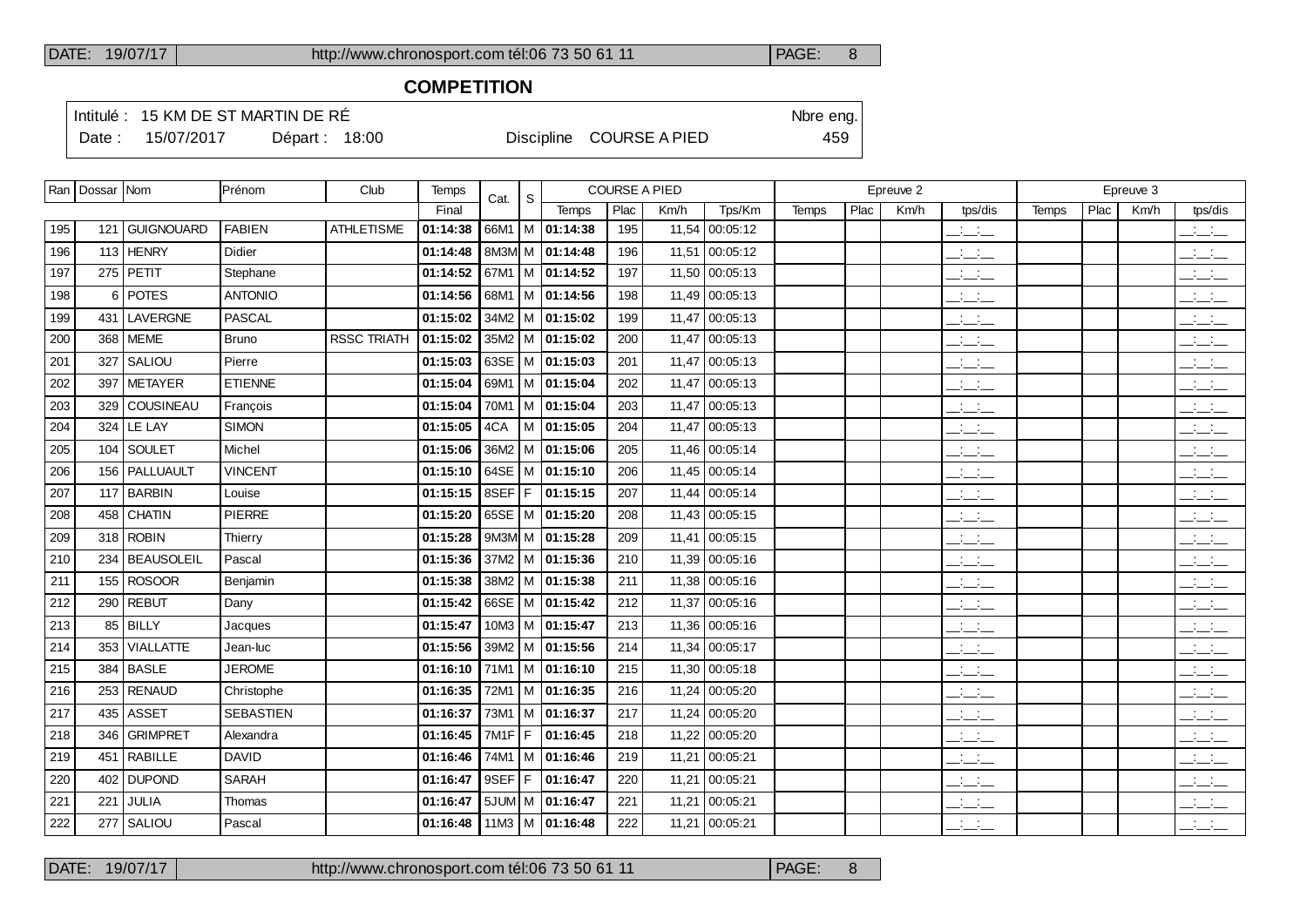### **COMPETITION**

Intitulé : 15 KM DE ST MARTIN DE RÉ

Date : 15/07/2017 Départ : 18:00 Discipline COURSE A PIED 459

|     | Ran   Dossar   Nom |                   | <b>IPrénom</b>    | Club                    | Temps    | Cat.   | S.  |                                | <b>COURSE A PIED</b> |       |                |              |      | Epreuve 2 |                                 |              |      | Epreuve 3 |                                                   |
|-----|--------------------|-------------------|-------------------|-------------------------|----------|--------|-----|--------------------------------|----------------------|-------|----------------|--------------|------|-----------|---------------------------------|--------------|------|-----------|---------------------------------------------------|
|     |                    |                   |                   |                         | Final    |        |     | Temps                          | Plac                 | Km/h  | Tps/Km         | <b>Temps</b> | Plac | Km/h      | tps/dis                         | <b>Temps</b> | Plac | Km/h      | tps/dis                                           |
| 223 |                    | 383 DEVILLARD     | <b>JEREMIE</b>    |                         | 01:16:51 |        |     | 67SE M 01:16:51                | 223                  |       | 11,20 00:05:21 |              |      |           | للمناصب                         |              |      |           | $\overline{\phantom{a}}$                          |
| 224 |                    | 186 FATTON        | Lauriane          |                         | 01:17:09 |        |     | 10SE   F   01:17:09            | 224                  |       | 11,16 00:05:22 |              |      |           | للأسائد                         |              |      |           | $\frac{1}{2}$ and $\frac{1}{2}$                   |
| 225 |                    | 363 DOS PAZOS     | <b>JOSE</b>       | OXYGENE 16              | 01:17:12 |        |     | $40M2$   M   01:17:12          | 225                  |       | 11,15 00:05:22 |              |      |           | $\frac{1}{2}$                   |              |      |           | $\frac{1}{2}$ and $\frac{1}{2}$                   |
| 226 | 366                | <b>FOUQUES</b>    | <b>ROBERT</b>     |                         | 01:17:12 |        |     | 41M2   M $ $ 01:17:12          | 226                  |       | 11,15 00:05:22 |              |      |           | <b>Service</b><br>$  -$         |              |      |           | $\mathbb{R}$ and $\mathbb{R}$                     |
| 227 | 255                | <b>GITTON</b>     | <b>PASCAL</b>     | <b>GAMDE GIE</b>        | 01:17:14 |        |     | $12M3$ M $101:17:14$           | 227                  |       | 11,15 00:05:22 |              |      |           | $\frac{1}{2}$ and $\frac{1}{2}$ |              |      |           | للأسائب                                           |
| 228 | 162                | <b>GUILLAUME</b>  | <b>DAVID</b>      | S/L E. DE CHA 01:17:20  |          |        |     | 75M1   M   01:17:20            | 228                  |       | 11,13 00:05:23 |              |      |           | للمناصب                         |              |      |           | $\overline{\phantom{a}}$                          |
| 229 | 374                | <b>SERINGE</b>    | <b>QUENTIN</b>    |                         | 01:17:24 |        |     | 76M1   M   01:17:24            | 229                  |       | 11,12 00:05:23 |              |      |           | $\frac{1}{2}$ and $\frac{1}{2}$ |              |      |           | $\overline{\phantom{a}}$                          |
| 230 |                    | 208 BARITEAU      | Pascal            | <b>RUN ACCUEIL</b>      | 01:17:24 |        |     | 42M2   M   01:17:24            | 230                  |       | 11,12 00:05:23 |              |      |           | $\mathbb{R}$ and $\mathbb{R}$   |              |      |           | $\overline{\phantom{a}}$                          |
| 231 |                    | 18 MARLIER        | Jean loup         |                         | 01:17:25 |        |     | $43M2$ M $\overline{01:17:25}$ | 231                  |       | 11,12 00:05:23 |              |      |           | $\frac{1}{2}$ and $\frac{1}{2}$ |              |      |           | $\overline{\phantom{a}}$                          |
| 232 |                    | 176 ANTHOINE      | Emilie            | LCJ86                   | 01:17:25 |        |     | 11SE   F   01:17:25            | 232                  |       | 11,12 00:05:23 |              |      |           | $  -$                           |              |      |           | $\overline{\phantom{a}}$ $\overline{\phantom{a}}$ |
| 233 |                    | 268 LE BARON      | Evelyne           |                         | 01:17:28 | 4M2F   | IF. | 01:17:28                       | 233                  |       | 11,11 00:05:23 |              |      |           | $\mathcal{L} = \mathcal{L}$     |              |      |           | $\frac{1}{2}$ $\frac{1}{2}$ $\frac{1}{2}$         |
| 234 |                    | 246 FLENOIR       | Eric              |                         | 01:17:29 |        |     | 44M2   M   01:17:29            | 234                  |       | 11,11 00:05:24 |              |      |           | $\frac{1}{2}$                   |              |      |           | بالأسائب                                          |
| 235 |                    | 133 ROUSSEAU      | Philippe          |                         | 01:17:37 |        |     | 45M2 M 01:17:37                | 235                  |       | 11,09 00:05:24 |              |      |           | للأسائد                         |              |      |           | $\mathbb{R}$ and $\mathbb{R}$                     |
| 236 | 93                 | GIRARD            | Pascal            | <b>GIRARD</b>           | 01:17:41 |        |     | 77M1   M   01:17:41            | 236                  |       | 11,08 00:05:24 |              |      |           | <b>Contract</b><br>$  -$        |              |      |           | $\overline{\phantom{a}}$                          |
| 237 | 271                | <b>RAMEAU</b>     | Valerie           |                         | 01:17:42 |        |     | 12SE   F   01:17:42            | 237                  |       | 11,08 00:05:24 |              |      |           | للمستحق                         |              |      |           | $\frac{1}{2}$ and $\frac{1}{2}$                   |
| 238 | 254                | <b>CALTOT</b>     | <b>DEBORAH</b>    |                         | 01:17:42 |        |     | 13SE   F   01:17:42            | 238                  |       | 11,08 00:05:24 |              |      |           | $\frac{1}{2}$ and $\frac{1}{2}$ |              |      |           | $\mathbb{R}$ and $\mathbb{R}$                     |
| 239 |                    | 120   DAGICOUR    | Orane             |                         | 01:17:46 | 2ESF F |     | 01:17:46                       | 239                  |       | 11,07 00:05:25 |              |      |           | $\frac{1}{2}$                   |              |      |           | للأسائل                                           |
| 240 | 457                | QUILNEG           | <b>CHRISTOPHE</b> |                         | 01:17:56 |        |     | 46M2   M   01:17:56            | 240                  |       | 11,05 00:05:25 |              |      |           | سأنسأ                           |              |      |           | $\overline{\phantom{a}}$                          |
| 241 | 96                 | <b>MIGNON</b>     | Karine            |                         | 01:17:57 |        |     | 8M1F   F   01:17:57            | 241                  | 11,04 | 00:05:25       |              |      |           | $\overline{a}$                  |              |      |           | سأستخب                                            |
| 242 | 147                | LANDRIEAU         | MARIE-ODILE       |                         | 01:17:59 |        |     | $9M1F$ $F$ 01:17:59            | 242                  |       | 11,04 00:05:26 |              |      |           | $\frac{1}{2}$ and $\frac{1}{2}$ |              |      |           | $\mathbb{R}$ and $\mathbb{R}$                     |
| 243 | 26                 | <b>L'HERMITTE</b> | <b>JEROME</b>     |                         | 01:18:06 | 78M1   |     | M 01:18:06                     | 243                  |       | 11,02 00:05:26 |              |      |           | للمناصب                         |              |      |           | $\overline{\phantom{a}}$                          |
| 244 |                    | 105 PROTEAU       | Nancy             |                         | 01:18:15 | 10M1   |     | F 01:18:15                     | 244                  |       | 11,00 00:05:27 |              |      |           | $\frac{1}{2}$ and $\frac{1}{2}$ |              |      |           | $\frac{1}{2}$ $\frac{1}{2}$ $\frac{1}{2}$         |
| 245 |                    | 97   MALLET       | <b>DANIEL</b>     |                         | 01:18:17 |        |     | 13M3   M   01:18:17            | 245                  |       | 11,00 00:05:27 |              |      |           | $\frac{1}{2}$ and $\frac{1}{2}$ |              |      |           | $\mathbb{Z}$ and $\mathbb{Z}$                     |
| 246 |                    | 420 BOUTIN        | <b>CHRISTOPHE</b> |                         | 01:18:33 |        |     | 47M2 M 01:18:33                | 246                  |       | 10,96 00:05:28 |              |      |           | $\frac{1}{2}$                   |              |      |           | $\alpha$ , $\beta$ , $\alpha$<br>$  -$            |
| 247 | 452                | <b>VANDERARK</b>  | <b>DIMITRI</b>    |                         | 01:19:08 |        |     | 79M1   M   01:19:08            | 247                  |       | 10,88 00:05:30 |              |      |           | للمناصب                         |              |      |           | $\frac{1}{2}$                                     |
| 248 | 281                | <b>RABATEAU</b>   | Guylaine          |                         | 01:19:31 | 1M3F   | F   | 01:19:31                       | 248                  |       | 10,83 00:05:32 |              |      |           | <b>Service</b><br>$  -$         |              |      |           | <b>All College</b><br>$  -$                       |
| 249 | 233                | DUMONT            | Aurélie           |                         | 01:19:32 | 11M1   |     | F 01:19:32                     | 249                  |       | 10,82 00:05:32 |              |      |           | $\frac{1}{2}$                   |              |      |           | $\frac{1}{2}$ and $\frac{1}{2}$                   |
| 250 |                    | 29   BICHAUD      | Carl              | URBAN TRAINI   01:19:33 |          |        |     | 48M2   M   01:19:33            | 250                  |       | 10,82 00:05:32 |              |      |           | $ -$                            |              |      |           | $ -$                                              |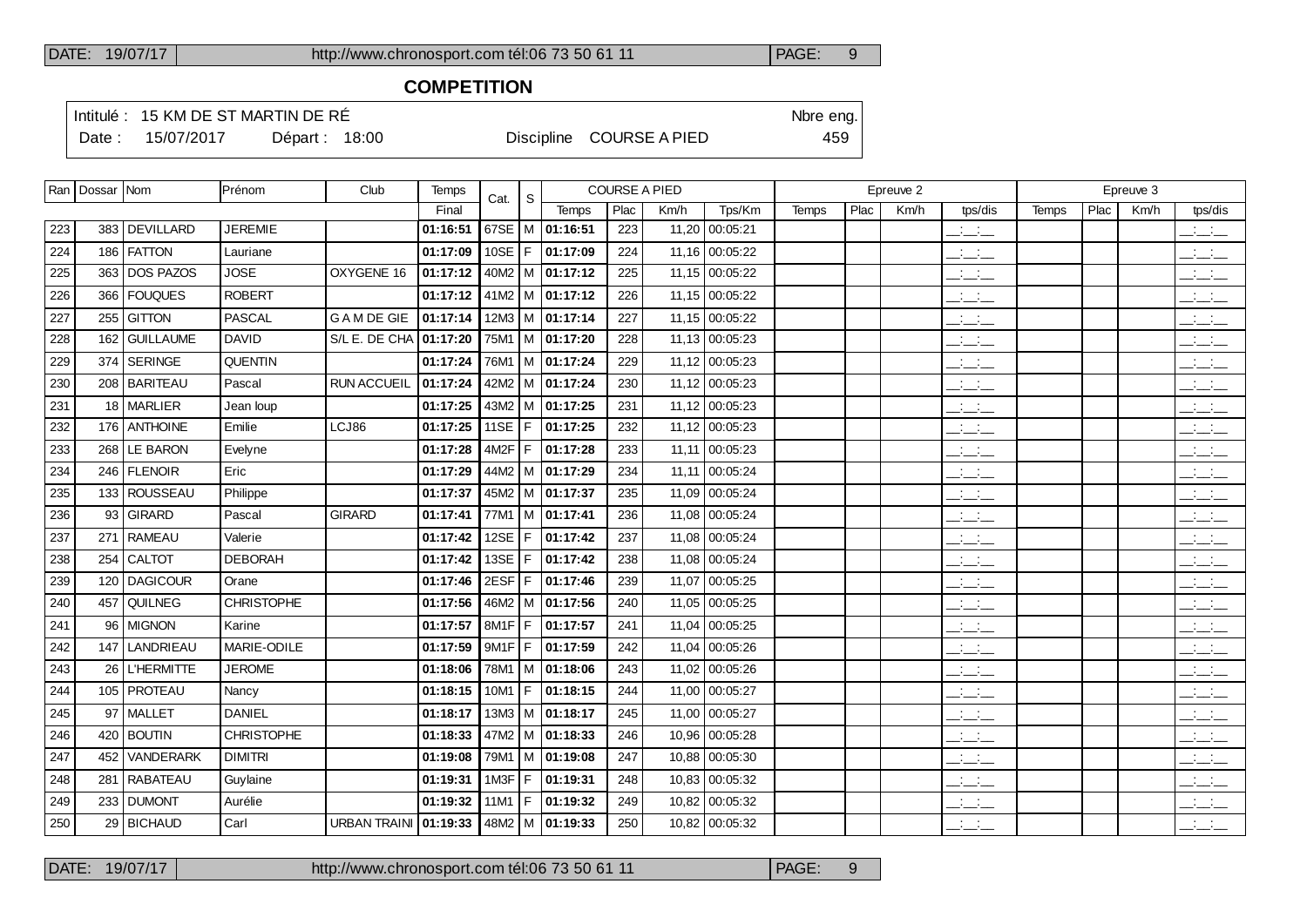#### **COMPETITION**

Intitulé : 15 KM DE ST MARTIN DE RÉ

Date : 15/07/2017 Départ : 18:00 Discipline COURSE A PIED 459

|     | Ran   Dossar   Nom |                    | Prénom         | Club                        | <b>Temps</b> | Cat.        | <sub>S</sub> |              | <b>COURSE A PIED</b> |       |                |              |      | Epreuve 2 |                                                                      |              |      | Epreuve 3 |                                   |
|-----|--------------------|--------------------|----------------|-----------------------------|--------------|-------------|--------------|--------------|----------------------|-------|----------------|--------------|------|-----------|----------------------------------------------------------------------|--------------|------|-----------|-----------------------------------|
|     |                    |                    |                |                             | Final        |             |              | <b>Temps</b> | Plac                 | Km/h  | Tps/Km         | <b>Temps</b> | Plac | Km/h      | tps/dis                                                              | <b>Temps</b> | Plac | Km/h      | tps/dis                           |
| 251 |                    | 232 LEMAIRE        | Grégoire       |                             | 01:19:34     | 80M1        | M            | 01:19:34     | 251                  | 10,82 | 00:05:32       |              |      |           | $\overline{\phantom{a}}$                                             |              |      |           | للأسائل                           |
| 252 | 144                | <b>LEDUC</b>       | Pierre         |                             | 01:19:35     | 68SE        | м            | 01:19:35     | 252                  | 10,82 | 00:05:32       |              |      |           | للمنافث                                                              |              |      |           | $\frac{1}{2}$                     |
| 253 |                    | 143 BONNARD        | Mathilde       |                             | 01:19:35     | 14SE $ F $  |              | 01:19:35     | 253                  | 10,82 | 00:05:32       |              |      |           | $\frac{1}{2}$ and $\frac{1}{2}$                                      |              |      |           | $\frac{1}{2}$                     |
| 254 | 305                | <b>THIRE</b>       | Frederic       |                             | 01:19:36     | 49M2        | l M          | 01:19:36     | 254                  | 10,82 | 00:05:32       |              |      |           | $\mathbb{Z}$ and $\mathbb{Z}$                                        |              |      |           | $\frac{1}{2}$                     |
| 255 |                    | $416$ KLEIN        | <b>MORGAN</b>  |                             | 01:19:39     | 69SE $ M$   |              | 01:19:39     | 255                  | 10.81 | 00:05:33       |              |      |           | $\overline{a}$                                                       |              |      |           | $\overline{a}$ and $\overline{a}$ |
| 256 |                    | 396 DELVIT         | <b>WILLIAM</b> |                             | 01:19:43     | <b>70SE</b> | l M          | 01:19:43     | 256                  | 10,80 | 00:05:33       |              |      |           | $\mathbb{Z}$ and $\mathbb{Z}$                                        |              |      |           | $\frac{1}{2}$                     |
| 257 |                    | 279   LE DAMANY    | Clement        |                             | 01:19:45     | $71SE$ M    |              | 01:19:45     | 257                  | 10,80 | 00:05:33       |              |      |           | $\overline{a}$                                                       |              |      |           | $\frac{1}{2}$ and $\frac{1}{2}$   |
| 258 |                    | 145   PRUVOT       | Christophe     |                             | 01:19:49     | 81M1        | l M          | 01:19:49     | 258                  | 10,79 | 00:05:33       |              |      |           | $ -$                                                                 |              |      |           | $\mathbb{R}$ and $\mathbb{R}$     |
| 259 |                    | 205 COUREAU        | Yohann         |                             | 01:19:58     | 72SE $ M$   |              | 01:19:58     | 259                  | 10,77 | 00:05:34       |              |      |           | <b>Service</b><br>$  -$                                              |              |      |           | $\overline{\phantom{a}}$          |
| 260 |                    | 187   PAYET-REVEST | Cyrielle       |                             | 01:19:59     | 73SE        | l M          | 01:19:59     | 260                  | 10,76 | 00:05:34       |              |      |           | <b>Contractor</b><br>$  -$                                           |              |      |           | للأسائد                           |
| 261 |                    | $58$ GELY          | Geneviève      |                             | 01:20:00     | $5M2F$ F    |              | 01:20:00     | 261                  | 10,76 | 00:05:34       |              |      |           | $\mathcal{A}^{\mathcal{A}}$ and $\mathcal{A}^{\mathcal{A}}$<br>$  -$ |              |      |           | $\frac{1}{2}$                     |
| 262 |                    | 287 ADOUTTE        | David          |                             | 01:20:15     | 82M1        | l M          | 01:20:15     | 262                  | 10,73 | 00:05:35       |              |      |           | سأساب                                                                |              |      |           | للأسائد                           |
| 263 |                    | 28 OLICARD         | Mathieu        |                             | 01:20:16     | 74SE   M    |              | 01:20:16     | 263                  | 10,73 | 00:05:35       |              |      |           | $\mathbb{R}$ and $\mathbb{R}$                                        |              |      |           | $\mathbb{R}$ and $\mathbb{R}$     |
| 264 |                    | 224 PETROT         | Julien         |                             | 01:20:17     | <b>75SE</b> | l M          | 01:20:17     | 264                  | 10,72 | 00:05:35       |              |      |           | $\frac{1}{2}$ and $\frac{1}{2}$                                      |              |      |           | $\mathbb{R}$ and $\mathbb{R}$     |
| 265 |                    | 265   CERVEAUX     | Teddy          | <b>ASPTT LA RO</b>          | 01:20:19     | 76SE   M    |              | 01:20:19     | 265                  | 10,72 | 00:05:35       |              |      |           | للأسائد                                                              |              |      |           | للأساد                            |
| 266 |                    | 388 MEYER          | <b>PIERRE</b>  |                             | 01:20:19     | 77SE $ M$   |              | 01:20:19     | 266                  | 10,72 | 00:05:35       |              |      |           | $\frac{1}{2}$ and $\frac{1}{2}$                                      |              |      |           | $\overline{\phantom{a}}$          |
| 267 |                    | 174 LABOURDETTE    | Stephane       |                             | 01:20:30     | 50M2        | l M          | 01:20:30     | 267                  | 10.70 | 00:05:36       |              |      |           | للمناصب                                                              |              |      |           | $\frac{1}{2}$                     |
| 268 |                    | 175   CASSIAU HAU  | Myriam         |                             | 01:20:30     | 12M1        | l F.         | 01:20:30     | 268                  | 10,69 | 00:05:36       |              |      |           | <b>Contract</b><br>$  -$                                             |              |      |           | $\frac{1}{2}$                     |
| 269 |                    | 142 SEJOURNÉ       | Nicolas        |                             | 01:20:39     | 78SE        | l M          | 01:20:39     | 269                  | 10,67 | 00:05:37       |              |      |           | للمناصب                                                              |              |      |           | $\frac{1}{2}$                     |
| 270 |                    | 116   MORNET       | Estelle        |                             | 01:20:48     | 15SE        | l F.         | 01:20:48     | 270                  | 10,66 | 00:05:37       |              |      |           | سأساب                                                                |              |      |           | $ -$                              |
| 271 | 385                | <b>GERNIGON</b>    | <b>MICHEL</b>  |                             | 01:20:53     | 51M2        | l M          | 01:20:53     | 271                  | 10,64 | 00:05:38       |              |      |           | $\frac{1}{2}$                                                        |              |      |           | $\frac{1}{2}$                     |
| 272 |                    | 141 ANGEBAULT      | Gilles         | ASEC LA POM                 | 01:20:53     | $14M3$ M    |              | 01:20:53     | 272                  | 10,64 | 00:05:38       |              |      |           | $\frac{1}{2}$                                                        |              |      |           | $\mathbb{R}$ and $\mathbb{R}$     |
| 273 | 111                | <b>AMAND</b>       | Franck         |                             | 01:21:11     | 83M1        | м            | 01:21:11     | 273                  | 10,60 | 00:05:39       |              |      |           | $\mathbb{Z}$ and $\mathbb{Z}$                                        |              |      |           | $\frac{1}{2}$                     |
| 274 | 227                | CHAREIL            | Benoit         | <b>BENOIT CHAR</b>          | 01:21:31     | 79SE        | l M          | 01:21:31     | 274                  | 10,56 | 00:05:40       |              |      |           | $\frac{1}{2}$                                                        |              |      |           | $\mathbb{R}$ and $\mathbb{R}$     |
| 275 | 356                | <b>REYNAUD</b>     | Philippe       |                             | 01:21:35     | 84M1        | м            | 01:21:35     | 275                  | 10,55 | 00:05:41       |              |      |           | $\frac{1}{2}$ and $\frac{1}{2}$                                      |              |      |           | $\frac{1}{2}$                     |
| 276 | 421                | <b>GUIHENNEUR</b>  | <b>DANIEL</b>  |                             | 01:21:38     | $15M3$ M    |              | 01:21:38     | 276                  | 10,55 | 00:05:41       |              |      |           | $\frac{1}{2}$ and $\frac{1}{2}$                                      |              |      |           | $\frac{1}{2}$ and $\frac{1}{2}$   |
| 277 | 267                | <b>MAROTTA</b>     | Dominique      |                             | 01:21:41     | 52M2        | M            | 01:21:41     | 277                  | 10,54 | 00:05:41       |              |      |           | $\frac{1}{2}$                                                        |              |      |           | $\frac{1}{2}$                     |
| 278 |                    | $123$ DUPUIS       | <b>Nicolas</b> | <b>PLANÈTE RUN 01:21:48</b> |              | 80SE   M    |              | 01:21:48     | 278                  |       | 10,52 00:05:42 |              |      |           | $\frac{1}{2}$ and $\frac{1}{2}$                                      |              |      |           | $\frac{1}{2}$ and $\frac{1}{2}$   |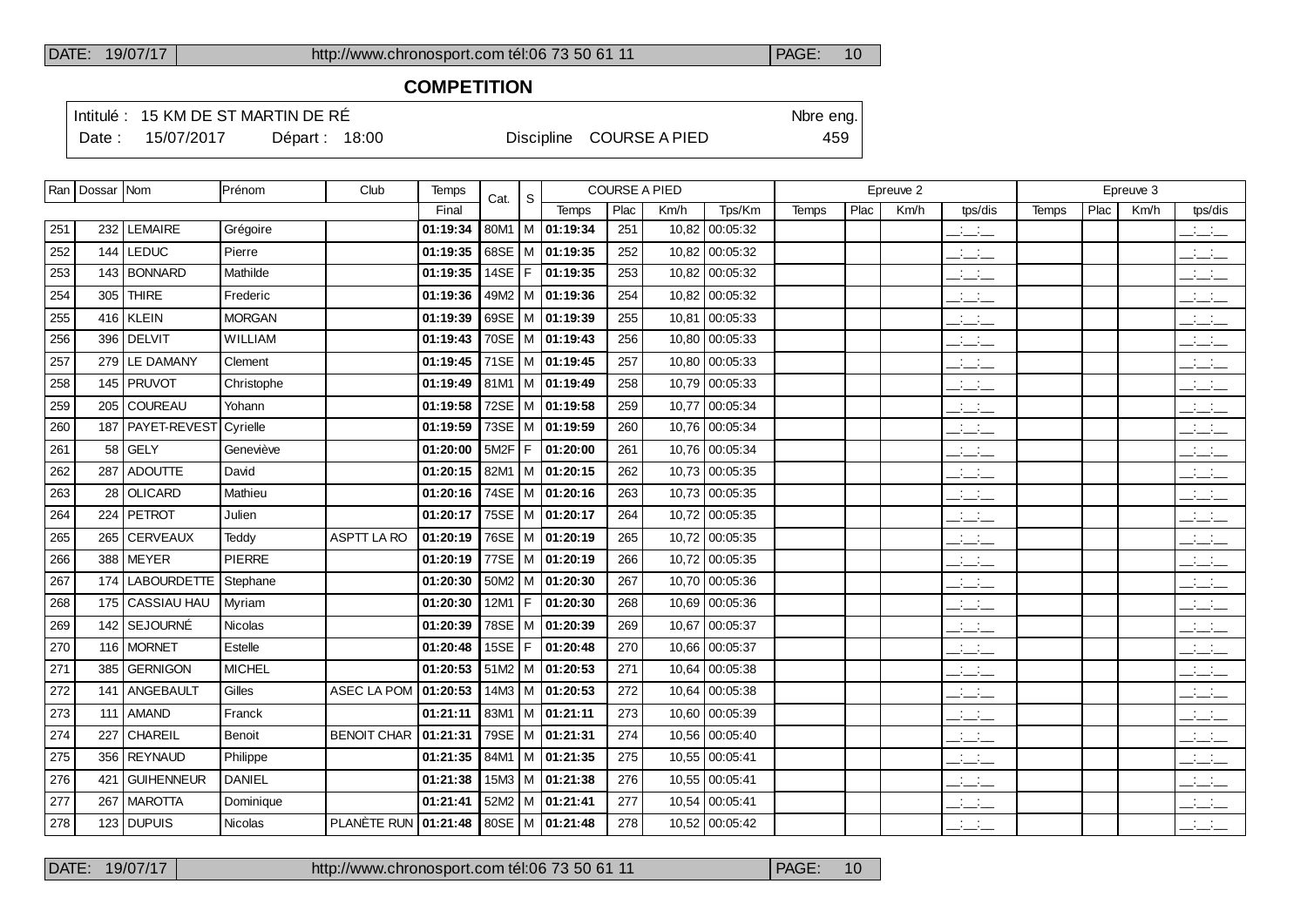### **COMPETITION**

Intitulé : 15 KM DE ST MARTIN DE RÉ

Date : 15/07/2017 Départ : 18:00 Discipline COURSE A PIED 459

|     | Ran   Dossar   Nom |                  | Prénom          | Club | Temps    | Cat.     | S |                       | <b>COURSE A PIED</b> |       |                |              |      | Epreuve 2 |                                 |       |      | Epreuve 3 |                                           |
|-----|--------------------|------------------|-----------------|------|----------|----------|---|-----------------------|----------------------|-------|----------------|--------------|------|-----------|---------------------------------|-------|------|-----------|-------------------------------------------|
|     |                    |                  |                 |      | Final    |          |   | Temps                 | Plac                 | Km/h  | Tps/Km         | <b>Temps</b> | Plac | Km/h      | tps/dis                         | Temps | Plac | Km/h      | tps/dis                                   |
| 279 |                    | 128 STAPOR       | Matthieu        |      | 01:21:49 |          |   | 81SE   M   01:21:49   | 279                  | 10,52 | 00:05:42       |              |      |           | للأسائد                         |       |      |           | $\frac{1}{2}$ and $\frac{1}{2}$           |
| 280 | 328                | GUITHON          | Jean-pierre     |      | 01:22:05 |          |   | 16M3   M   01:22:05   | 280                  | 10,49 | 00:05:43       |              |      |           | $ -$                            |       |      |           | $ -$                                      |
| 281 |                    | 299 THEUNIS      | Lode            |      | 01:22:06 |          |   | 85M1   M   01:22:06   | 281                  |       | 10,49 00:05:43 |              |      |           | $\frac{1}{2}$ and $\frac{1}{2}$ |       |      |           | $\frac{1}{2}$ and $\frac{1}{2}$           |
| 282 |                    | 39 REVILLION     | Hugo            |      | 01:22:06 |          |   | 6JUM M $ 01:22:06$    | 282                  | 10,49 | 00:05:43       |              |      |           | $\overline{\phantom{a}}$        |       |      |           | $\overline{\phantom{a}}$                  |
| 283 |                    | 40 REVILLION     | Jérôme          |      | 01:22:12 |          |   | $86M1$   M   01:22:12 | 283                  | 10,47 | 00:05:43       |              |      |           | للأسائل                         |       |      |           | $\mathbb{R}$ and $\mathbb{R}$             |
| 284 |                    | 223 PETROT       | Jean-marc       |      | 01:22:15 |          |   | $53M2$ M $ 01:22:15$  | 284                  | 10,47 | 00:05:43       |              |      |           | $ -$                            |       |      |           | $\frac{1}{2}$ and $\frac{1}{2}$           |
| 285 |                    | 49 DESCROIX      | Sophie          |      | 01:22:33 |          |   | 13M1   $F$   01:22:33 | 285                  |       | 10,43 00:05:45 |              |      |           | للأساب                          |       |      |           | $\frac{1}{2}$                             |
| 286 | 231                | <b>ZWEYACKER</b> | Nicolas         |      | 01:22:34 |          |   | 82SE   M   01:22:34   | 286                  | 10,43 | 00:05:45       |              |      |           | $ -$                            |       |      |           | للأسائد                                   |
| 287 |                    | 236   PATARD     | Delphine        |      | 01:22:35 |          |   | 16SE   F   01:22:35   | 287                  |       | 10,43 00:05:45 |              |      |           | للأسائد                         |       |      |           | للأسائد                                   |
| 288 |                    | 230   MAS        | Christian       |      | 01:22:36 |          |   | 83SE   M   01:22:36   | 288                  | 10.42 | 00:05:45       |              |      |           | للأساد                          |       |      |           | $\frac{1}{2}$                             |
| 289 |                    | 370   PLATEAUX   | <b>THIBAUD</b>  |      | 01:22:37 |          |   | 87M1   M   01:22:37   | 289                  |       | 10,42 00:05:45 |              |      |           | $\mathbb{R}$ and $\mathbb{R}$   |       |      |           | بالأسائب                                  |
| 290 |                    | 139 REGRENIL     | Laetitia        |      | 01:22:50 | 14M1   F |   | 01:22:50              | 290                  |       | 10,39 00:05:46 |              |      |           | $\frac{1}{2}$ and $\frac{1}{2}$ |       |      |           | $\mathbb{R}$ and $\mathbb{R}$             |
| 291 |                    | 140 REGRENIL     | Yann            |      | 01:22:50 |          |   | 54M2   M   01:22:50   | 291                  |       | 10,39 00:05:46 |              |      |           | $\frac{1}{2}$                   |       |      |           | $\frac{1}{2}$                             |
| 292 |                    | 138   MICHAUD    | Virginie        |      | 01:22:51 |          |   | 15M1   F   01:22:51   | 292                  |       | 10,39 00:05:46 |              |      |           | $\frac{1}{2}$                   |       |      |           | $\frac{1}{2}$                             |
| 293 |                    | 38 CHABIRON      | Alexis          |      | 01:23:05 |          |   | 4ESM M 01:23:05       | 293                  |       | 10,36 00:05:47 |              |      |           | للمناصب                         |       |      |           | $\frac{1}{2}$                             |
| 294 |                    | $270$ BRUB       | <b>Nicolas</b>  |      | 01:23:14 |          |   | 88M1   M   01:23:14   | 294                  | 10,34 | 00:05:48       |              |      |           | $\frac{1}{2}$                   |       |      |           | $\frac{1}{2}$                             |
| 295 |                    | 378 BAUDU        | <b>FRANCOIS</b> |      | 01:23:14 |          |   | 89M1   M   01:23:14   | 295                  |       | 10,34 00:05:48 |              |      |           | للمستحدث                        |       |      |           | $\overline{\phantom{a}}$                  |
| 296 |                    | 359 NAUD         | Bernard         |      | 01:23:16 |          |   | $17M3$ M $ 01:23:16$  | 296                  | 10.34 | 00:05:48       |              |      |           | $\frac{1}{2}$                   |       |      |           | $\mathbb{R}$ and $\mathbb{R}$             |
| 297 | 330                | <b>JAUMAIN</b>   | Jean-luc        |      | 01:23:19 |          |   | 18M3   M   01:23:19   | 297                  |       | 10,33 00:05:48 |              |      |           | $\frac{1}{2}$                   |       |      |           | $\frac{1}{2}$                             |
| 298 |                    | 417 AUGEREAU     | <b>ROMAIN</b>   |      | 01:23:22 |          |   | 84SE   M   01:23:22   | 298                  |       | 10,33 00:05:48 |              |      |           | $ -$                            |       |      |           | $\frac{1}{2}$ and $\frac{1}{2}$           |
| 299 |                    | 226 BLOSSEVILLE  | Elodie          |      | 01:23:22 |          |   | 17SE   F   01:23:22   | 299                  |       | 10,33 00:05:48 |              |      |           | $\frac{1}{2}$                   |       |      |           | $\frac{1}{2}$                             |
| 300 |                    | 423   RIVAL      | <b>ETIENNE</b>  |      | 01:23:23 |          |   | 85SE   M   01:23:23   | 300                  | 10,32 | 00:05:48       |              |      |           | $\frac{1}{2}$ and $\frac{1}{2}$ |       |      |           | للأسائل                                   |
| 301 |                    | 60 RENAUD        | Jonathan        |      | 01:23:34 |          |   | 86SE   M   01:23:34   | 301                  |       | 10,30 00:05:49 |              |      |           | للأسائد                         |       |      |           | $\overline{\phantom{a}}$                  |
| 302 |                    | 61   HERAUD      | Emilie          |      | 01:23:34 | 18SE   F |   | 01:23:34              | 302                  |       | 10,30 00:05:49 |              |      |           | $\frac{1}{2}$                   |       |      |           | $\frac{1}{2}$ and $\frac{1}{2}$           |
| 303 |                    | 132 SLOSSE       | Come            |      | 01:23:37 |          |   | 87SE   M   01:23:37   | 303                  |       | 10,30 00:05:49 |              |      |           | $\frac{1}{2}$                   |       |      |           | للأسائل                                   |
| 304 |                    | 180 GODFROI      | Jerome          |      | 01:23:44 |          |   | 90M1   M $ $ 01:23:44 | 304                  | 10,28 | 00:05:50       |              |      |           | $  -$                           |       |      |           | $\frac{1}{2}$                             |
| 305 |                    | 136   FLEURY     | Catherine       |      | 01:23:50 | 6M2F     |   | F 01:23:50            | 305                  | 10,27 | 00:05:50       |              |      |           | $\frac{1}{2}$                   |       |      |           | للأستخب                                   |
| 306 |                    | $188$ ALINS      | François        |      | 01:23:54 |          |   | $55M2$ M $ 01:23:54$  | 306                  |       | 10,26 00:05:50 |              |      |           | للأسائد                         |       |      |           | $\frac{1}{2}$ $\frac{1}{2}$ $\frac{1}{2}$ |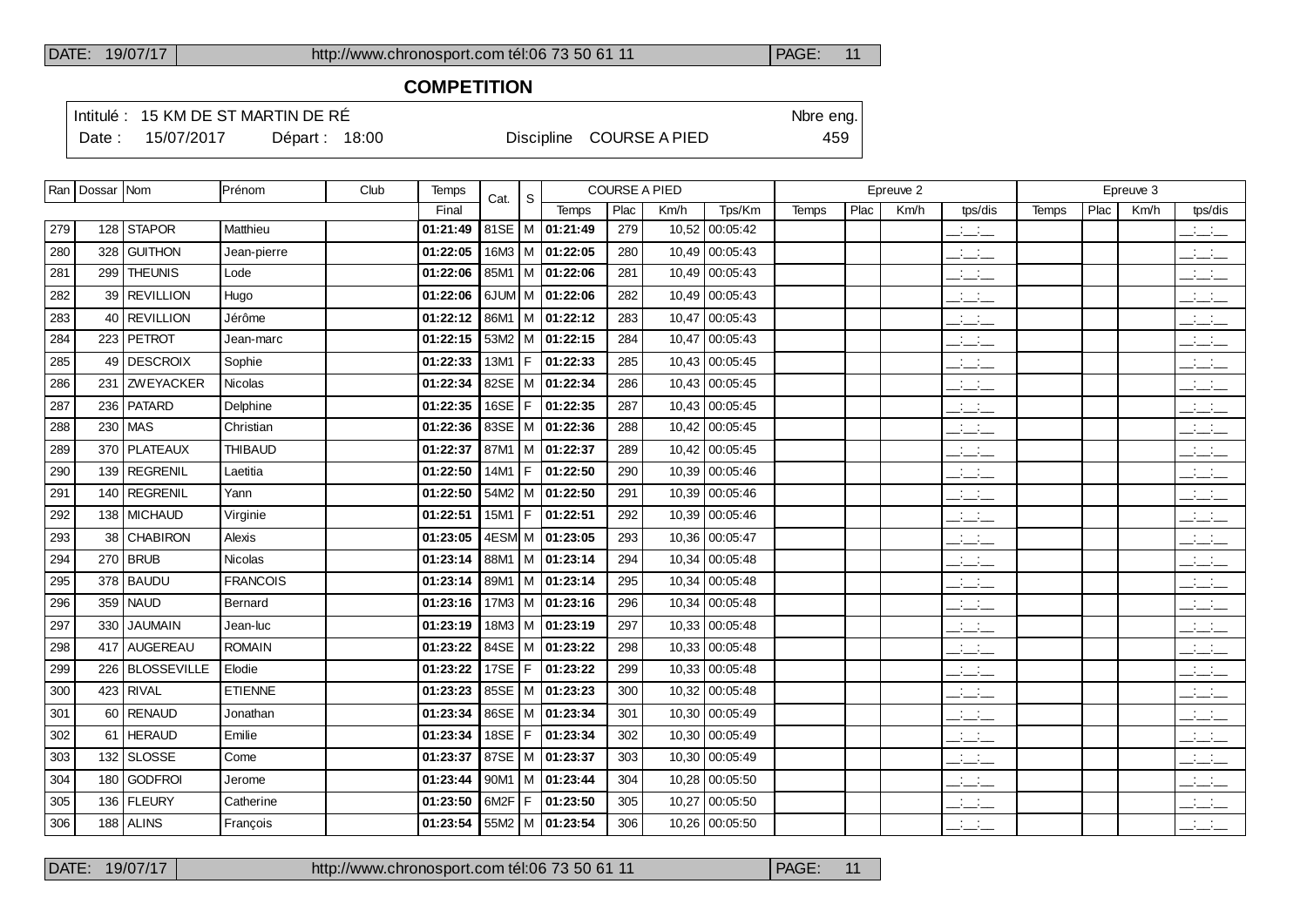### **COMPETITION**

Intitulé : 15 KM DE ST MARTIN DE RÉ

Date : 15/07/2017 Départ : 18:00 Discipline COURSE A PIED 459

|     | Ran   Dossar   Nom |                   | Prénom            | Club               | Temps    | Cat.              | S    |                       |      | <b>COURSE A PIED</b> |                |              |      | Epreuve 2 |                                 |              |      | Epreuve 3 |                                                   |
|-----|--------------------|-------------------|-------------------|--------------------|----------|-------------------|------|-----------------------|------|----------------------|----------------|--------------|------|-----------|---------------------------------|--------------|------|-----------|---------------------------------------------------|
|     |                    |                   |                   |                    | Final    |                   |      | <b>Temps</b>          | Plac | Km/h                 | Tps/Km         | <b>Temps</b> | Plac | Km/h      | tps/dis                         | <b>Temps</b> | Plac | Km/h      | tps/dis                                           |
| 307 |                    | 433 CHAUFFRUT     | <b>CHRISTOPHE</b> |                    | 01:24:09 |                   |      | 56M2   M   01:24:09   | 307  | 10,23                | 00:05:51       |              |      |           | $\frac{1}{2}$ and $\frac{1}{2}$ |              |      |           | $\mathcal{L} = \mathcal{L}$                       |
| 308 |                    | 130   PASCOUA     | Pascal            |                    | 01:24:13 |                   |      | $19M3$ M $ 01:24:13$  | 308  | 10,22                | 00:05:52       |              |      |           | للمناصب                         |              |      |           | لأساب                                             |
| 309 | 164                | <b>GARCIA</b>     | <b>LIONEL</b>     |                    | 01:24:14 |                   |      | 88SE   M   01:24:14   | 309  | 10,22                | 00:05:52       |              |      |           | للمناصب                         |              |      |           | <b>Contract</b><br>$  -$                          |
| 310 | 314                | <b>CABARET</b>    | Franck            | <b>ASPTT LA RO</b> | 01:24:16 |                   |      | $91M1$   M   01:24:16 | 310  | 10,22                | 00:05:52       |              |      |           | $  -$                           |              |      |           | $\frac{1}{2}$                                     |
| 311 | 285                | <b>BOLENOR</b>    | Nicole            |                    | 01:25:08 | 2M3F              | F.   | 01:25:08              | 311  | 10,11                | 00:05:56       |              |      |           | للأسائد                         |              |      |           | للأسائد                                           |
| 312 | 129                | <b>TOURREAU</b>   | Sandrine          |                    | 01:25:17 | 7M <sub>2</sub> F | F.   | 01:25:17              | 312  | 10.10                | 00:05:56       |              |      |           | $  -$                           |              |      |           | $ -$                                              |
| 313 | 171                | <b>DESESQUELL</b> | Thibaut           |                    | 01:25:38 |                   |      | 89SE   M   01:25:38   | 313  | 10.05                | 00:05:58       |              |      |           | $\frac{1}{2}$ and $\frac{1}{2}$ |              |      |           | $\sim 10^{-1}$ m $^{-1}$<br>---                   |
| 314 |                    | $216$ ROBIN       | Sandrine          |                    | 01:25:41 | 16M1   F          |      | 01:25:41              | 314  | 10,05                | 00:05:58       |              |      |           | $ -$                            |              |      |           | $\frac{1}{2}$ $\frac{1}{2}$ $\frac{1}{2}$         |
| 315 |                    | 196   BOULET      | Guillaume         |                    | 01:25:41 |                   |      | $92M1$   M   01:25:41 | 315  | 10,05                | 00:05:58       |              |      |           | $\frac{1}{2}$ and $\frac{1}{2}$ |              |      |           | $  -$                                             |
| 316 |                    | 9 MALLEY          | <b>VALERIE</b>    | <b>CO CHATEAU</b>  | 01:25:48 | 17M1   F          |      | 01:25:48              | 316  | 10,03                | 00:05:58       |              |      |           | للأسائل                         |              |      |           | $\mathbb{R}$ and $\mathbb{R}$                     |
| 317 |                    | 20 ALBARET        | Claudine          |                    | 01:25:48 | 8M2F              | F    | 01:25:48              | 317  | 10.03                | 00:05:58       |              |      |           | $\frac{1}{2}$ and $\frac{1}{2}$ |              |      |           | $\frac{1}{2}$                                     |
| 318 |                    | $100$ PICO        | <b>GILLES</b>     |                    | 01:25:48 |                   |      | 93M1   M $ $ 01:25:48 | 318  |                      | 10,03 00:05:58 |              |      |           | $ -$                            |              |      |           | $\frac{1}{2}$ and $\frac{1}{2}$                   |
| 319 |                    | 317   PAUGAM      | Florence          |                    | 01:25:49 | 9M2F              | F    | 01:25:49              | 319  | 10.03                | 00:05:58       |              |      |           | $\overline{\phantom{a}}$        |              |      |           | $\mathbb{Z}$ and $\mathbb{Z}$                     |
| 320 | 322                | DELAIRE           | Philippe          |                    | 01:25:52 |                   |      | 94M1   M $ $ 01:25:52 | 320  | 10,03                | 00:05:59       |              |      |           | للمناصب                         |              |      |           | $\overline{\phantom{a}}$                          |
| 321 | 333                | <b>POIROUX</b>    | Cecile            | AC2A COURC         | 01:25:53 | 18M1              | F    | 01:25:53              | 321  | 10.02                | 00:05:59       |              |      |           | $\frac{1}{2}$ and $\frac{1}{2}$ |              |      |           | للأسائل                                           |
| 322 | 200                | LEFEBVRE          | Patrick           |                    | 01:26:14 |                   |      | $57M2$ M $ 01:26:14$  | 322  | 9,98                 | 00:06:00       |              |      |           | $\frac{1}{2}$ and $\frac{1}{2}$ |              |      |           | $\mathbb{R}$ and $\mathbb{R}$                     |
| 323 | 83                 | <b>GUILLOT</b>    | Loic              |                    | 01:26:19 | 58M2   M          |      | 01:26:19              | 323  | 9.97                 | 00:06:00       |              |      |           | $\frac{1}{2}$ and $\frac{1}{2}$ |              |      |           | $\overline{\phantom{a}}$                          |
| 324 | 65                 | <b>GATEL</b>      | Patrick           |                    | 01:26:20 |                   |      | $59M2$   M   01:26:20 | 324  | 9,97                 | 00:06:00       |              |      |           | $\frac{1}{2}$ and $\frac{1}{2}$ |              |      |           | $\overline{\phantom{a}}$                          |
| 325 | 59                 | <b>GUILLOT</b>    | Karine            |                    | 01:26:20 | 19M1              | F.   | 01:26:20              | 325  | 9.97                 | 00:06:00       |              |      |           | للأسائل                         |              |      |           | $\frac{1}{2}$                                     |
| 326 | 194                | CADIOU            | Gladys            |                    | 01:26:40 | 19SE $ F $        |      | 01:26:40              | 326  | 9.93                 | 00:06:02       |              |      |           | $\frac{1}{2}$ and $\frac{1}{2}$ |              |      |           | $\frac{1}{2}$                                     |
| 327 | 193                | <b>BRIAND</b>     | Marie-charlotte   |                    | 01:26:40 | 20SE              | F    | 01:26:40              | 327  | 9.93                 | 00:06:02       |              |      |           | $\frac{1}{2}$ and $\frac{1}{2}$ |              |      |           | $\frac{1}{2}$                                     |
| 328 | 240                | <b>LEMOINE</b>    | Sarah             |                    | 01:27:06 | 21SE $ F $        |      | 01:27:06              | 328  | 9.88                 | 00:06:04       |              |      |           | $\frac{1}{2}$                   |              |      |           | $\mathcal{A} \subset \mathcal{A}$ .<br>$  -$      |
| 329 | 358                | <b>MARTEL</b>     | Alain             |                    | 01:27:15 | 60M2              |      | M 01:27:15            | 329  | 9.87                 | 00:06:04       |              |      |           | $ -$                            |              |      |           | $\frac{1}{2}$ $\frac{1}{2}$ $\frac{1}{2}$         |
| 330 | 206                | <b>HUCHON</b>     | Béatrice          |                    | 01:27:20 | 10M2              | l F. | 01:27:20              | 330  | 9.86                 | 00:06:05       |              |      |           | $\frac{1}{2}$                   |              |      |           | <b>Service</b><br>$  -$                           |
| 331 | 189                | <b>TARDY</b>      | Benedicte         |                    | 01:27:22 | 11M2              | F    | 01:27:22              | 331  | 9,85                 | 00:06:05       |              |      |           | للمناصب                         |              |      |           | لأساب                                             |
| 332 |                    | 217 BATIGNE       | Marine            |                    | 01:27:24 | 22SE              | F    | 01:27:24              | 332  | 9,85                 | 00:06:05       |              |      |           | $\frac{1}{2}$                   |              |      |           | <b>All College</b><br>$  -$                       |
| 333 | 1                  | ROUSSEL           | <b>CECILE</b>     | EA AUBUSSON        | 01:27:25 | 23SE              | F    | 01:27:25              | 333  | 9.85                 | 00:06:05       |              |      |           | $\overline{\phantom{a}}$        |              |      |           | $\frac{1}{2}$                                     |
| 334 |                    | 135   FLEURY      | Didier            |                    | 01:27:26 |                   |      | $61M2$   M   01:27:26 | 334  |                      | 9,85 00:06:05  |              |      |           | $ -$                            |              |      |           | $\overline{\phantom{a}}$ $\overline{\phantom{a}}$ |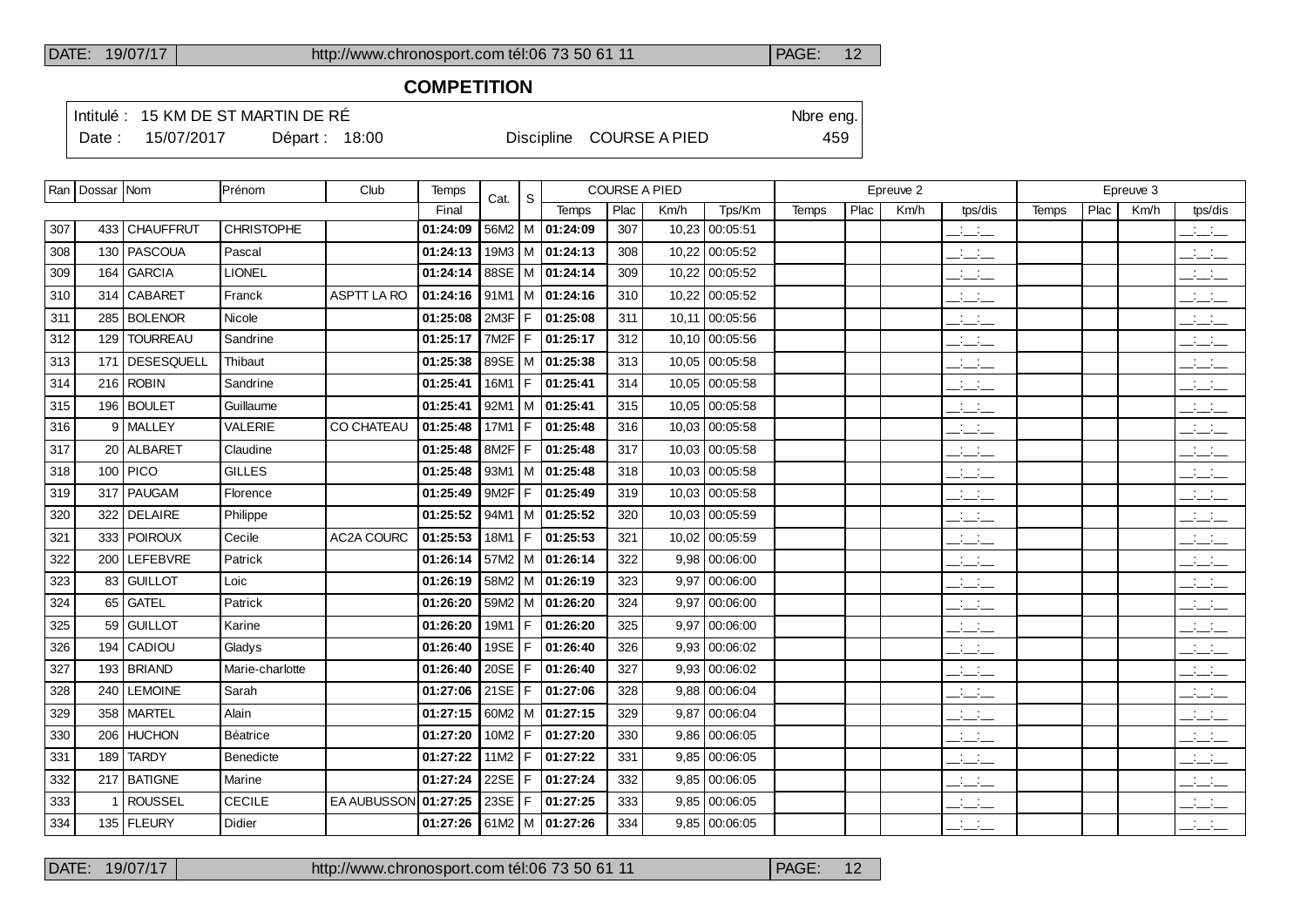# **COMPETITION**

Intitulé : 15 KM DE ST MARTIN DE RÉ

Date : 15/07/2017 Départ : 18:00 Discipline COURSE A PIED 459

|     | Ran   Dossar   Nom |                    | Prénom           | Club                | Temps    | Cat. | $\mathsf{s}$ |                     | <b>COURSE A PIED</b> |      |                 |              |      | Epreuve 3 |                                                                      |       |      |      |                                                       |
|-----|--------------------|--------------------|------------------|---------------------|----------|------|--------------|---------------------|----------------------|------|-----------------|--------------|------|-----------|----------------------------------------------------------------------|-------|------|------|-------------------------------------------------------|
|     |                    |                    |                  |                     | Final    |      |              | Temps               | Plac                 | Km/h | Tps/Km          | <b>Temps</b> | Plac | Km/h      | tps/dis                                                              | Temps | Plac | Km/h | tps/dis                                               |
| 335 | 80                 | LE KYHUONG         | Lionel           | <b>ROCHEFORT</b>    | 01:27:36 | 95M1 | М            | 01:27:36            | 335                  | 9,83 | 00:06:06        |              |      |           | $\frac{1}{2}$ and $\frac{1}{2}$                                      |       |      |      | للأساد                                                |
| 336 | 159                | <b>LAURENT</b>     | Stéphane         | <b>URBAN TRAINI</b> | 01:27:39 | 96M1 | M            | 01:27:39            | 336                  |      | $9,82$ 00:06:06 |              |      |           | $\frac{1}{2}$                                                        |       |      |      | $\frac{1}{2}$                                         |
| 337 | 422                | <b>HIEN</b>        | <b>EUGENIE</b>   |                     | 01:27:48 | 24SE | F            | 01:27:48            | 337                  |      | $9,81$ 00:06:07 |              |      |           |                                                                      |       |      |      | $\frac{1}{2}$                                         |
| 338 | 340                | <b>BOTTELIN</b>    | Jerome           |                     | 01:27:57 | 90SE | M            | 01:27:57            | 338                  | 9.79 | 00:06:07        |              |      |           | $\frac{1}{2}$                                                        |       |      |      | $\frac{1}{2}$                                         |
| 339 | 263                | <b>HIEN</b>        | Nath             | NATHALIE HIE        | 01:27:58 | 12M2 | F            | 01:27:58            | 339                  |      | $9,79$ 00:06:07 |              |      |           | $\overline{\phantom{a}}$                                             |       |      |      | $\frac{1}{2}$                                         |
| 340 | 454                | <b>FLEURY</b>      | <b>BENOIT</b>    |                     | 01:27:59 | 91SE | M            | 01:27:59            | 340                  |      | $9,79$ 00:06:07 |              |      |           | للمستحق                                                              |       |      |      | للأساد                                                |
| 341 | 455                | PILLET             | <b>THOMAS</b>    |                     | 01:27:59 | 92SE | м            | 01:27:59            | 341                  |      | $9,79$ 00:06:07 |              |      |           | $\frac{1}{2}$ and $\frac{1}{2}$                                      |       |      |      | للمناصب                                               |
| 342 | 10                 | <b>SIRATAT</b>     | <b>ANNE</b>      | CO CHATEAU          | 01:28:12 | 13M2 | F            | 01:28:12            | 342                  |      | $9,76$ 00:06:08 |              |      |           |                                                                      |       |      |      | $\overline{\phantom{a}}$                              |
| 343 | 209                | <b>ALVES</b>       | Maria            | <b>RUN ACCUEIL</b>  | 01:28:16 | 3M3F | F            | 01:28:16            | 343                  |      | $9,75$ 00:06:09 |              |      |           | $\mathcal{L}$                                                        |       |      |      | $\frac{1}{2}$                                         |
| 344 | 199                | <b>MAHO</b>        | Bénédicte        |                     | 01:28:25 | 14M2 | F            | 01:28:25            | 344                  |      | $9,74$ 00:06:09 |              |      |           | $\frac{1}{2}$                                                        |       |      |      | للمستحق                                               |
| 345 | 219                | <b>ROBERT</b>      | Laurent          |                     | 01:28:31 | 97M1 |              | M 01:28:31          | 345                  |      | $9,73$ 00:06:10 |              |      |           | $\overline{a}$                                                       |       |      |      | $\frac{1}{2}$                                         |
| 346 | 52                 | PHELIPPEAU         | Isabelle         |                     | 01:28:38 | 20M1 | F            | 01:28:38            | 346                  |      | 9,71 00:06:10   |              |      |           | $\overline{a}$                                                       |       |      |      | $\frac{1}{2}$                                         |
| 347 | 62                 | <b>GODFROI</b>     | Nathalie         |                     | 01:28:39 | 21M1 | F            | 01:28:39            | 347                  |      | $9,71$ 00:06:10 |              |      |           | $\frac{1}{2}$ and $\frac{1}{2}$                                      |       |      |      | $\frac{1}{2}$                                         |
| 348 | 371                | <b>HOUTTEMONNE</b> | <b>CLAUDE</b>    |                     | 01:28:46 | 4M3F | F            | 01:28:46            | 348                  |      | 9,70 00:06:11   |              |      |           | للمناصب                                                              |       |      |      | $\frac{1}{2}$                                         |
| 349 | 498                | <b>SIMONNEAU</b>   | <b>JOEL</b>      |                     | 01:28:47 | 1M4M | м            | 01:28:47            | 349                  |      | 9,70 00:06:11   |              |      |           | $\frac{1}{2}$                                                        |       |      |      | للمستحق                                               |
| 350 | 109                | <b>MOREAU</b>      | Delphine         |                     | 01:28:48 | 25SE | F            | 01:28:48            | 350                  |      | 9,70 00:06:11   |              |      |           | $\frac{1}{2}$ and $\frac{1}{2}$                                      |       |      |      | $\frac{1}{2}$                                         |
| 351 | 107                | <b>CLEMENT</b>     | Elise            |                     | 01:28:50 | 26SE | F            | 01:28:50            | 351                  | 9.69 | 00:06:11        |              |      |           | $\frac{1}{2}$ and $\frac{1}{2}$                                      |       |      |      | $\frac{1}{2}$                                         |
| 352 | 108                | <b>CLEMENT</b>     | Florent          |                     | 01:28:51 | 93SE | M            | 01:28:51            | 352                  |      | 9,69 00:06:11   |              |      |           | $\overline{\phantom{a}}$                                             |       |      |      | للأسائد                                               |
| 353 | 154                | <b>PARRY</b>       | Pierre           |                     | 01:29:26 | 62M2 | м            | 01:29:26            | 353                  | 9.63 | 00:06:13        |              |      |           | $\frac{1}{2}$ and $\frac{1}{2}$                                      |       |      |      | $\frac{1}{2}$                                         |
| 354 | 379                | ACOCA COPP         | <b>KAREN</b>     |                     | 01:29:35 | 22M1 | F            | 01:29:35            | 354                  | 9,61 | 00:06:14        |              |      |           | $\frac{1}{2}$                                                        |       |      |      | للتحليل                                               |
| 355 | 249                | <b>GIRARDEAU</b>   | Sebastien        |                     | 01:29:37 | 94SE | м            | 01:29:37            | 355                  | 9.61 | 00:06:14        |              |      |           | $\frac{1}{2}$ and $\frac{1}{2}$                                      |       |      |      | $\mathbb{R}$ and $\mathbb{R}$                         |
| 356 | 251                | <b>GAUTRON</b>     | Jeremy           |                     | 01:29:49 | 95SE |              | M   01:29:49        | 356                  |      | $9,59$ 00:06:15 |              |      |           | $\frac{1}{2}$ and $\frac{1}{2}$                                      |       |      |      | للمناصب                                               |
| 357 | 54                 | <b>MARTINON</b>    | Jean-Louis       | <b>UNION SPORT</b>  | 01:30:00 | 20M3 | м            | 01:30:00            | 357                  | 9,57 | 00:06:16        |              |      |           | $\mathbb{R}$ and $\mathbb{R}$                                        |       |      |      | $\frac{1}{2}$                                         |
| 358 | 35                 | PINSARD            | <b>Boris</b>     |                     | 01:30:10 | 96SE | м            | 01:30:10            | 358                  | 9.55 | 00:06:17        |              |      |           | $  -$                                                                |       |      |      | $\overline{\phantom{a}}$ and $\overline{\phantom{a}}$ |
| 359 | 153                | <b>ABGRALL</b>     | Marie            |                     | 01:30:26 | 27SE | F            | 01:30:26            | 359                  | 9.52 | 00:06:18        |              |      |           | $\frac{1}{2}$                                                        |       |      |      | للتحليل                                               |
| 360 |                    | 412 MAROT          | <b>DELPHINE</b>  |                     | 01:30:27 | 23M1 | F            | 01:30:27            | 360                  |      | $9,52$ 00:06:18 |              |      |           | $ -$                                                                 |       |      |      | <b>Service</b>                                        |
| 361 | 408                | <b>POUILLE</b>     | <b>BENEDICTE</b> |                     | 01:30:29 | 15M2 | F            | 01:30:29            | 361                  | 9,51 | 00:06:18        |              |      |           | $\mathcal{A}^{\mathcal{A}}$ and $\mathcal{A}^{\mathcal{A}}$<br>$  -$ |       |      |      | $\mathbb{R}$ and $\mathbb{R}$                         |
| 362 |                    | 342   LEBRETON     | Valérie          | S/L ATHLETIQ        | 01:30:33 |      |              | 98M1   M   01:30:33 | 362                  |      | $9,51$ 00:06:18 |              |      |           | $  -$                                                                |       |      |      | $\frac{1}{2}$ and $\frac{1}{2}$                       |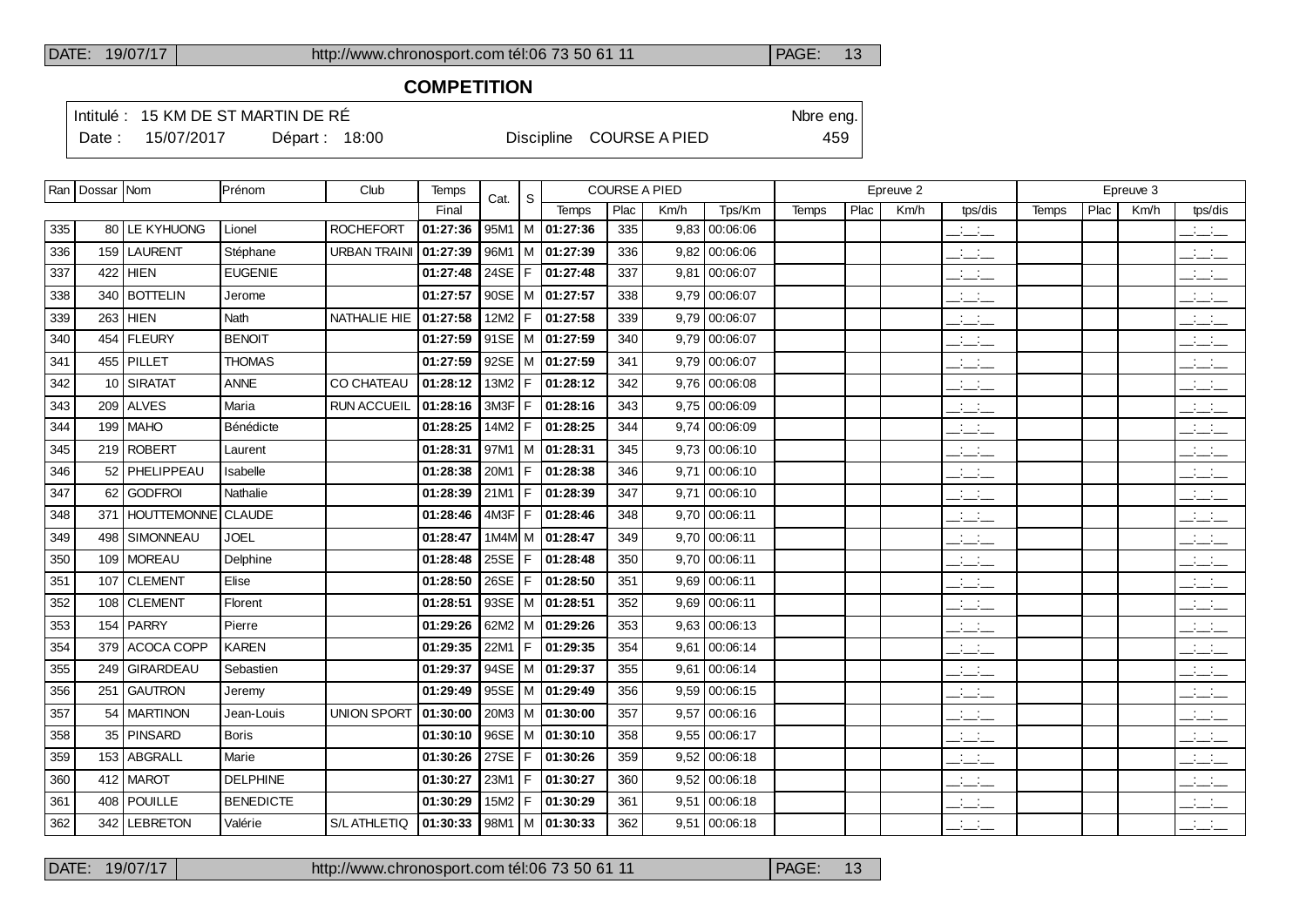### **COMPETITION**

Intitulé : 15 KM DE ST MARTIN DE RÉ

Date : 15/07/2017 Départ : 18:00 Discipline COURSE A PIED 459

|     | Ran   Dossar   Nom |                    | Prénom            | Club               | Temps    | Cat.       | S. |                           | <b>COURSE A PIED</b> |      |                 |              |      | Epreuve 2 |                                           |              |      | Epreuve 3 |                                 |
|-----|--------------------|--------------------|-------------------|--------------------|----------|------------|----|---------------------------|----------------------|------|-----------------|--------------|------|-----------|-------------------------------------------|--------------|------|-----------|---------------------------------|
|     |                    |                    |                   |                    | Final    |            |    | Temps                     | Plac                 | Km/h | Tps/Km          | <b>Temps</b> | Plac | Km/h      | tps/dis                                   | <b>Temps</b> | Plac | Km/h      | tps/dis                         |
| 363 |                    | $24$ PÉRATI        | Yannick           | <b>BOUGEZ CON</b>  | 01:30:54 | 5M3F       | F  | 01:30:54                  | 363                  | 9,47 | 00:06:20        |              |      |           | $ -$                                      |              |      |           | $ -$                            |
| 364 |                    | 148 SAILLANT       | Violaine          |                    | 01:30:56 | 28SE       | F. | 01:30:56                  | 364                  | 9.47 | 00:06:20        |              |      |           | $\frac{1}{2}$ and $\frac{1}{2}$           |              |      |           | $\frac{1}{2}$ and $\frac{1}{2}$ |
| 365 |                    | 323 NUSSBAUM       | Laurene           |                    | 01:31:05 | 29SE $ F $ |    | 01:31:05                  | 365                  | 9,45 | 00:06:20        |              |      |           | $\frac{1}{2}$                             |              |      |           | بالسنب                          |
| 366 |                    | 336   MARQUANT     | Patrice           |                    | 01:31:06 |            |    | 63M2   M $ $ 01:31:06     | 366                  |      | $9,45$ 00:06:20 |              |      |           | للأسائد                                   |              |      |           | للأسائل                         |
| 367 |                    | 390 BOUDOUL        | <b>CARMEN</b>     |                    | 01:31:08 | 1JUF I     |    | F 01:31:08                | 367                  |      | $9,45$ 00:06:21 |              |      |           | للأسائد                                   |              |      |           | للأسائل                         |
| 368 |                    | 69 DE SOUZA        | Sebastien         |                    | 01:31:25 |            |    | 99M1   M   01:31:25       | 368                  | 9,42 | 00:06:22        |              |      |           | $  -$                                     |              |      |           | $\mathbb{R}$ and $\mathbb{R}$   |
| 369 |                    | 345 GRIMPRET       | Jeanne            |                    | 01:31:33 | 1CA        |    | $F$ 01:31:33              | 369                  |      | $9,40$ 00:06:22 |              |      |           | للمناسب                                   |              |      |           | للأسائد                         |
| 370 |                    | 23 BISSON          | Emma              |                    | 01:31:37 | 3ESF       | F  | 01:31:37                  | 370                  | 9,40 | 00:06:23        |              |      |           | $\frac{1}{2}$ and $\frac{1}{2}$           |              |      |           | $\frac{1}{2}$ and $\frac{1}{2}$ |
| 371 |                    | 442 BERTHELEMY     | <b>VINCENT</b>    |                    | 01:31:54 |            |    | 97SE   M   01:31:54       | 371                  | 9,37 | 00:06:24        |              |      |           | للأسائد                                   |              |      |           | $\mathbb{R}$ and $\mathbb{R}$   |
| 372 | 82                 | <b>VAN MOERKER</b> | Danièle           |                    | 01:31:59 | 6M3F       | F  | 01:31:59                  | 372                  | 9.36 | 00:06:24        |              |      |           | سأنسأ                                     |              |      |           | $\frac{1}{2}$                   |
| 373 |                    | 247 LEFEBVRE       | Emilie            |                    | 01:32:12 | 24M1 l     | F  | 01:32:12                  | 373                  | 9.34 | 00:06:25        |              |      |           | للأسائد                                   |              |      |           | بالسائد                         |
| 374 |                    | 443   BEAUDIN      | <b>MICHEL</b>     |                    | 01:32:28 |            |    | 64M2   M $ $ 01:32:28     | 374                  | 9,31 | 00:06:26        |              |      |           | $\frac{1}{2}$                             |              |      |           | للأسائد                         |
| 375 |                    | 373 CASTANIER      | <b>JOEL</b>       |                    | 01:32:38 |            |    | 65M2   M $ $ 01:32:38     | 375                  | 9,29 | 00:06:27        |              |      |           | للمناسب                                   |              |      |           | للأسائل                         |
| 376 |                    | 91   CAMPMAS       | <b>LEA</b>        |                    | 01:32:43 | 30SE       | F. | 01:32:43                  | 376                  | 9,29 | 00:06:27        |              |      |           | $  -$                                     |              |      |           | $\frac{1}{2}$                   |
| 377 |                    | 98 GARTNER         | Philippine        |                    | 01:32:52 | 31SE $ F $ |    | 01:32:52                  | 377                  | 9,27 | 00:06:28        |              |      |           | $\frac{1}{2}$                             |              |      |           | للأسائل                         |
| 378 | 99                 | <b>GANARUL</b>     | Salvador          |                    | 01:32:52 |            |    | 98SE   M   01:32:52       | 378                  | 9.27 | 00:06:28        |              |      |           | $\frac{1}{2}$ and $\frac{1}{2}$           |              |      |           | للتنافث                         |
| 379 |                    | 312 COURTY         | François          |                    | 01:32:56 |            |    | $21M3$ M $ 01:32:56$      | 379                  | 9.26 | 00:06:28        |              |      |           | $\frac{1}{2}$                             |              |      |           | سأستأنث                         |
| 380 |                    | 228 MURGALÉ        | Lucie             | <b>LUCIE MURGA</b> | 01:33:01 | 32SE $ F $ |    | 01:33:01                  | 380                  | 9.26 | 00:06:28        |              |      |           | $\frac{1}{2}$                             |              |      |           | $\frac{1}{2}$                   |
| 381 |                    | 400 BASLE          | <b>SEBASTIEN</b>  |                    | 01:33:07 |            |    | $100M$ M $\vert$ 01:33:07 | 381                  | 9,25 | 00:06:29        |              |      |           | $\frac{1}{2}$                             |              |      |           | بالسند                          |
| 382 |                    | 27   MALLET        | Catherine         | <b>BOUGEZ CON</b>  | 01:33:21 | 16M2       |    | F   01:33:21              | 382                  | 9,22 | 00:06:30        |              |      |           | $ -$                                      |              |      |           | للأسائل                         |
| 383 |                    | 257 GATELIER       | Gilbert           |                    | 01:33:24 |            |    | 22M3   M   01:33:24       | 383                  | 9,22 | 00:06:30        |              |      |           | $\frac{1}{2}$                             |              |      |           | $\frac{1}{2}$                   |
| 384 |                    | 307   MOURET       | Guillaume         |                    | 01:33:24 |            |    | $101M$ M $ 01:33:24$      | 384                  | 9.22 | 00:06:30        |              |      |           | $\frac{1}{2}$ and $\frac{1}{2}$           |              |      |           | للأستخب                         |
| 385 |                    | 308 MOURET         | Marie-Eve         |                    | 01:33:24 | 25M1       |    | $F$ 01:33:24              | 385                  | 9,22 | 00:06:30        |              |      |           | للمناصب                                   |              |      |           | $\overline{\phantom{a}}$        |
| 386 |                    | 248 LEFEBVRE       | Raphael           |                    | 01:33:39 |            |    | $102M$   M   01:33:39     | 386                  |      | 9,19 00:06:31   |              |      |           | $\frac{1}{2}$ $\frac{1}{2}$ $\frac{1}{2}$ |              |      |           | $\frac{1}{2}$                   |
| 387 |                    | 87 PLASSE          | Marie             |                    | 01:33:47 |            |    | 33SE   F   01:33:47       | 387                  |      | $9,18$ 00:06:32 |              |      |           | $\mathcal{L} = \mathcal{L}$               |              |      |           | $\overline{\phantom{a}}$        |
| 388 |                    | 436 OLIVIER        | <b>FREDERIQUE</b> |                    | 01:33:54 |            |    | $103M$   M   01:33:54     | 388                  | 9.17 | 00:06:32        |              |      |           | $\frac{1}{2}$ and $\frac{1}{2}$           |              |      |           | $\mathbb{R}$ and $\mathbb{R}$   |
| 389 |                    | 306   BREARD       | Benjamin          |                    | 01:33:55 |            |    | 99SE   M   01:33:55       | 389                  | 9,17 | 00:06:32        |              |      |           | $\frac{1}{2}$                             |              |      |           | $\frac{1}{2}$                   |
| 390 |                    | 349 RAITIF         | Loic              |                    | 01:33:57 |            |    | 66M2   M   01:33:57       | 390                  |      | 9,16 00:06:32   |              |      |           | $\mathcal{L} = \mathcal{L}$               |              |      |           | $\overline{\phantom{a}}$        |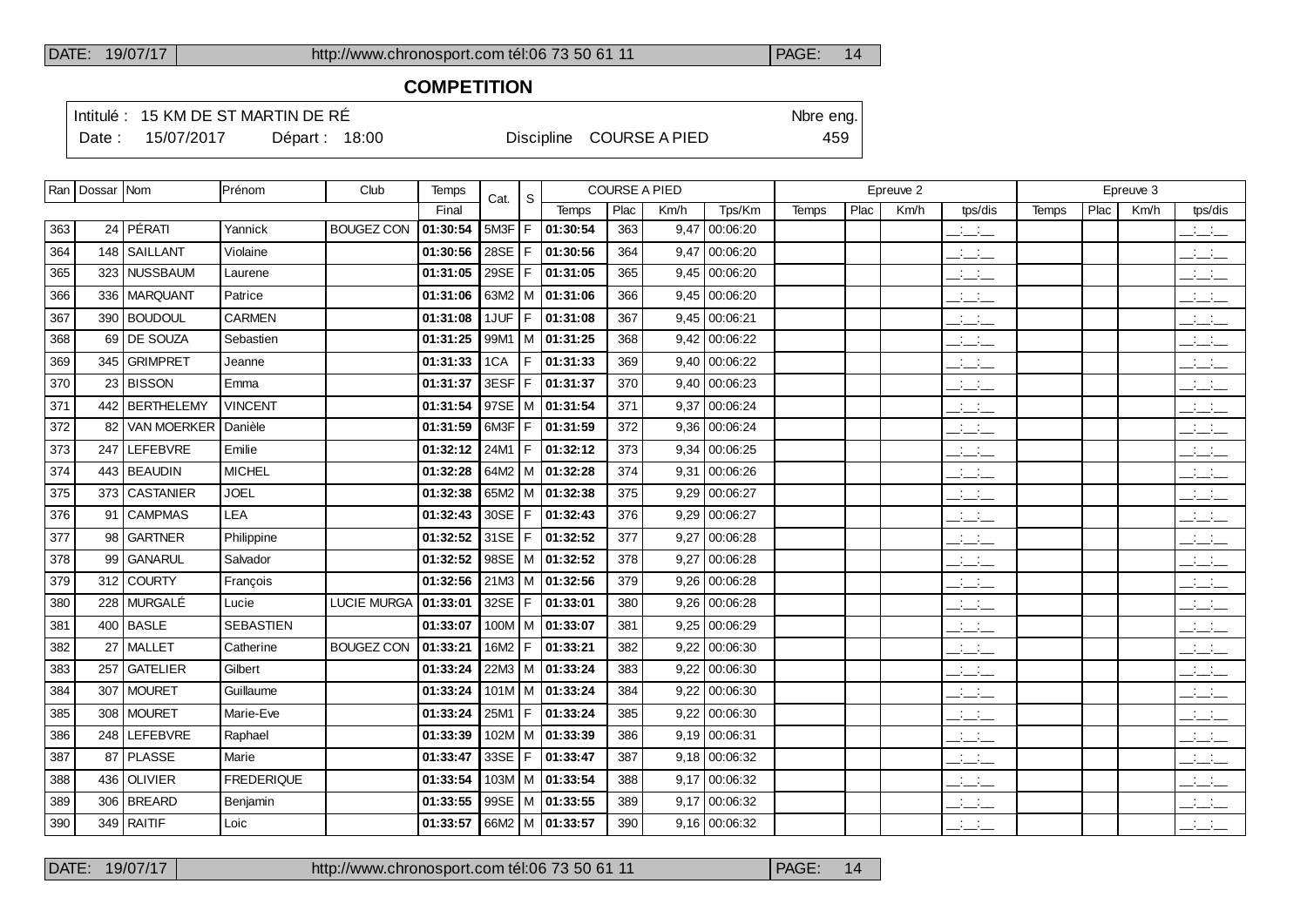### **COMPETITION**

Intitulé : 15 KM DE ST MARTIN DE RÉ

Date : 15/07/2017 Départ : 18:00 Discipline COURSE A PIED 459

|     | Ran   Dossar   Nom |                  | Prénom           | Club                | Temps    | Cat.     | <sub>S</sub> |                                | <b>COURSE A PIED</b> |      |                 |       |      | Epreuve 2 |                          |       |      | Epreuve 3 |                                 |
|-----|--------------------|------------------|------------------|---------------------|----------|----------|--------------|--------------------------------|----------------------|------|-----------------|-------|------|-----------|--------------------------|-------|------|-----------|---------------------------------|
|     |                    |                  |                  |                     | Final    |          |              | <b>Temps</b>                   | Plac                 | Km/h | Tps/Km          | Temps | Plac | Km/h      | tps/dis                  | Temps | Plac | Km/h      | tps/dis                         |
| 391 |                    | 250 MURGALÉ      | Mathilde         |                     | 01:34:03 | 100S     |              | M   01:34:03                   | 391                  |      | $9,15$ 00:06:33 |       |      |           | $ -$                     |       |      |           | $\mathcal{L} = \mathcal{L}$     |
| 392 |                    | 382 BONBOTS      | <b>CATHERINE</b> |                     | 01:34:05 | 26M1     | IF.          | 01:34:05                       | 392                  |      | $9,15$ 00:06:33 |       |      |           | $ -$                     |       |      |           | $\frac{1}{2}$ and $\frac{1}{2}$ |
| 393 |                    | 16 BOUVIER       | Marie            |                     | 01:34:11 | 34SE   F |              | 01:34:11                       | 393                  |      | $9,14$ 00:06:33 |       |      |           | $ -$                     |       |      |           | $\sim 100$<br>$ -$              |
| 394 |                    | 21   DELAMARCHE  | Florence         | <b>URBAN TRAINI</b> | 01:34:28 | 27M1   F |              | 01:34:28                       | 394                  |      | $9,11$ 00:06:35 |       |      |           | $\overline{\phantom{a}}$ |       |      |           | $\frac{1}{2}$ and $\frac{1}{2}$ |
| 395 |                    | 280 PEREIRA      | Henri            |                     | 01:34:47 |          |              | 1M5M M 01:34:47                | 395                  | 9,08 | 00:06:36        |       |      |           | للأساس                   |       |      |           | $\frac{1}{2}$                   |
| 396 |                    | 46   BECANNE     | Valérie          | TO BE SPORT         | 01:34:54 | 28M1   F |              | 01:34:54                       | 396                  |      | 9,07 00:06:36   |       |      |           | سأنسأب                   |       |      |           | سأنسأ                           |
| 397 |                    | 311 PIEN         | Ulrike           |                     | 01:34:56 | 35SE   F |              | 01:34:56                       | 397                  | 9.07 | 00:06:36        |       |      |           | $\overline{\phantom{a}}$ |       |      |           | $\overline{\phantom{a}}$        |
| 398 |                    | 310   TALON      | Christina        |                     | 01:34:57 | 29M1   F |              | 01:34:57                       | 398                  |      | 9,07 00:06:37   |       |      |           | $\overline{\phantom{a}}$ |       |      |           | $\frac{1}{2}$                   |
| 399 |                    | 309 BREARD       | Julie            |                     | 01:35:04 |          |              | 36SE   F   01:35:04            | 399                  | 9,06 | 00:06:37        |       |      |           | $\overline{\phantom{a}}$ |       |      |           | $\frac{1}{2}$                   |
| 400 |                    | 202 GIRAUD       | Pierre-marie     |                     | 01:35:52 |          |              | 23M3   M   01:35:52            | 400                  |      | 8,98 00:06:40   |       |      |           | $\overline{\phantom{a}}$ |       |      |           | $\frac{1}{2}$                   |
| 401 |                    | 259 DUFFAU       | Gilles           |                     | 01:36:00 |          |              | $104M$ M $\overline{01:36:00}$ | 401                  | 8.97 | 00:06:41        |       |      |           | $\overline{\phantom{a}}$ |       |      |           | $\overline{\phantom{a}}$        |
| 402 |                    | 407   DEUGIN     | PHILIPPE         |                     | 01:36:07 |          |              | 24M3   M   01:36:07            | 402                  |      | 8,96 00:06:41   |       |      |           | $\overline{\phantom{a}}$ |       |      |           | $\frac{1}{2}$                   |
| 403 |                    | $163$ GILLET     | <b>BERTRAND</b>  |                     | 01:36:36 |          |              | 105M   M   01:36:36            | 403                  |      | 8,91 00:06:43   |       |      |           | للمناصب                  |       |      |           | $\frac{1}{2}$                   |
| 404 |                    | 276 ESCAICH      | Virginie         |                     | 01:36:44 | 30M1     |              | $ F $ 01:36:44                 | 404                  |      | 8,90 00:06:44   |       |      |           | $\overline{\phantom{a}}$ |       |      |           | $\frac{1}{2}$                   |
| 405 |                    | 401 JAMET        | <b>MARC</b>      |                     | 01:36:45 | 101S     |              | $ M$ 01:36:45                  | 405                  | 8,90 | 00:06:44        |       |      |           | $\overline{\phantom{a}}$ |       |      |           | $\overline{\phantom{a}}$        |
| 406 |                    | 137 DELFORGE     | Julien           |                     | 01:36:56 | 102S     |              | M 01:36:56                     | 406                  |      | 8,88 00:06:45   |       |      |           | للمناصب                  |       |      |           | $\frac{1}{2}$ and $\frac{1}{2}$ |
| 407 |                    | 101 WIESEL       | Benoît           |                     | 01:38:49 | 103S     |              | M 01:38:49                     | 407                  |      | 8,71 00:06:53   |       |      |           | للأساس                   |       |      |           | للمنافث                         |
| 408 | 348 l              | <b>LAVENAIRE</b> | Eddy             |                     | 01:39:03 |          |              | $106M$   M   01:39:03          | 408                  |      | 8.69 00:06:54   |       |      |           | $\overline{\phantom{a}}$ |       |      |           | $\overline{\phantom{a}}$        |
| 409 |                    | 369   FERREIRA   | Alain            |                     | 01:39:31 |          |              | 25M3   M   01:39:31            | 409                  |      | 8,65 00:06:56   |       |      |           | $\overline{\phantom{a}}$ |       |      |           | $\overline{\phantom{a}}$        |
| 410 |                    | 192   TIGOULET   | Bernard          |                     | 01:40:13 |          |              | 26M3   M   01:40:13            | 410                  |      | 8,59 00:06:59   |       |      |           | $\overline{\phantom{a}}$ |       |      |           | $\mathbb{R}$ and $\mathbb{R}$   |
| 411 |                    | 3 LE MEUR        | Morgane          |                     | 01:40:23 |          |              | 37SE   F   01:40:23            | 411                  |      | 8,58 00:06:59   |       |      |           | للمناصب                  |       |      |           | $\frac{1}{2}$                   |
| 412 |                    | 63   MENANTEAU   | Samuel           |                     | 01:40:43 | 104S     |              | M 01:40:43                     | 412                  |      | 8,55 00:07:01   |       |      |           | $  -$                    |       |      |           | $\overline{\phantom{a}}$        |
| 413 |                    | 4   WYDEMANS     | Axelle           |                     | 01:41:54 | 38SE     |              | $ F $ 01:41:54                 | 413                  |      | 8,45 00:07:06   |       |      |           | للأساس                   |       |      |           | $\frac{1}{2}$                   |
| 414 |                    | 338 NUSSBAUM     | <b>ALEXANDRE</b> |                     | 01:42:10 | 105S     |              | $ M$   01:42:10                | 414                  |      | 8,43 00:07:07   |       |      |           | $\overline{\phantom{a}}$ |       |      |           | للأسائد                         |
| 415 |                    | 34 BUTTARD       | Agnes            |                     | 01:44:47 | 31M1     |              | $ F $ 01:44:47                 | 415                  | 8,22 | 00:07:18        |       |      |           | $\overline{\phantom{a}}$ |       |      |           | $\frac{1}{2}$                   |
| 416 |                    | 437 SADA         | <b>MARTINE</b>   |                     | 01:45:54 | 17M2 $F$ |              | 01:45:54                       | 416                  |      | 8,13 00:07:22   |       |      |           | $ -$                     |       |      |           | $\frac{1}{2}$                   |
| 417 |                    | 15 LESAULNIER    | Chloé            |                     | 01:47:22 |          |              | 39SE   F   01:47:22            | 417                  | 8,02 | 00:07:28        |       |      |           | $\overline{\phantom{a}}$ |       |      |           | $\overline{\phantom{a}}$        |
| 418 |                    | 14 DORANGE-PAT   | Emilien          |                     | 01:47:26 |          |              | 106S M 01:47:26                | 418                  |      | 8,01 00:07:29   |       |      |           | $ -$                     |       |      |           | $\frac{1}{2}$ and $\frac{1}{2}$ |